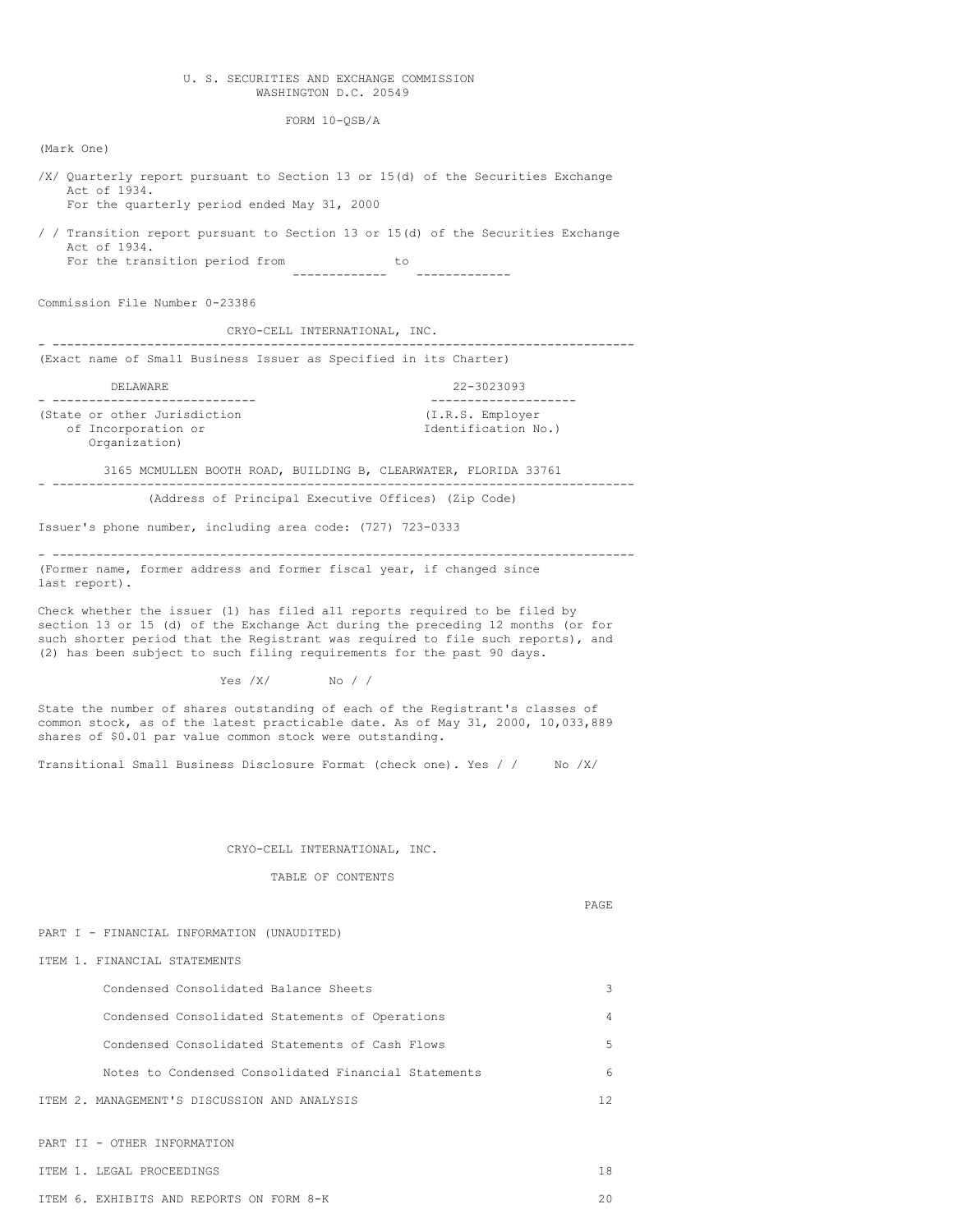7,604

-------

2

#### CRYO-CELL INTERNATIONAL, INC. AND SUBSIDIARIES CONSOLIDATED BALANCE SHEETS

ASSETS

| $<$ TABLE>                                                                     |    |                        |                     |
|--------------------------------------------------------------------------------|----|------------------------|---------------------|
| <caption></caption>                                                            |    |                        | May 31, November    |
| 30 <sub>1</sub>                                                                |    |                        |                     |
|                                                                                |    | 2000<br>-------------- | 1999<br>----------- |
| -------<br>$<$ S $>$                                                           | << |                        | <<                  |
| CURRENT ASSETS                                                                 |    |                        |                     |
| Cash and cash equivalents<br>1,555,190                                         |    | \$3,119,917            | \$                  |
| Accounts receivable and advances (net of allowance for                         |    |                        |                     |
| doubtful accounts of \$14,688)<br>57,548                                       |    | 108,947                |                     |
| Receivable - litigation                                                        |    | 69,178                 |                     |
| 69,178<br>Receivable - Revenue Sharing Agreement                               |    | 400,000                |                     |
| 450,000<br>Marketable securities                                               |    | 329,745                |                     |
| 109,407                                                                        |    |                        |                     |
| Refundable income taxes<br>890                                                 |    | 1,596                  |                     |
| Prepaid expenses and other current assets                                      |    | 323,197                |                     |
| 200,266                                                                        |    | --------------         | -----------         |
| -------                                                                        |    |                        |                     |
| Total current assets<br>2,442,479                                              |    | 4,352,580              |                     |
| -------                                                                        |    | --------------         | -----------         |
|                                                                                |    |                        |                     |
| PROPERTY AND EQUIPMENT<br>2,719,804                                            |    | 2,934,873              |                     |
|                                                                                |    | --------------         | -----------         |
| $- - - - - - -$<br>OTHER ASSETS                                                |    |                        |                     |
| Intangible assets (net of amortization of \$77,641 and \$65,864, respectively) |    | 73,485                 |                     |
| 66,095<br>Marketable securities                                                |    | 399,257                |                     |
| 219,383<br>Investment option to purchase                                       |    | 75,000                 |                     |
| $\qquad \qquad -$                                                              |    |                        |                     |
| Deposits with vendors and others<br>82,681                                     |    | 31,843                 |                     |
|                                                                                |    | --------------         | -----------         |
| -------<br>Total other assets                                                  |    | 579,585                |                     |
| 368,159                                                                        |    | --------------         | $------------$      |
| $-- - - - - - -$                                                               |    |                        |                     |
| 5,530,442                                                                      |    | \$7,867,038            | \$                  |
|                                                                                |    | --------------         |                     |
| =================<br>$\langle$ /TABLE>                                         |    |                        |                     |
|                                                                                |    |                        |                     |
| LIABILITIES AND STOCKHOLDERS' EQUITY<br>$<$ TABLE>                             |    |                        |                     |
| <caption></caption>                                                            |    |                        |                     |
| 30 <sub>1</sub>                                                                |    | May 31,                | November            |
|                                                                                |    | 2000<br>-------------- | 1999<br>----------  |
| -------                                                                        |    |                        |                     |
| $<$ S $>$<br>CURRENT LIABILITIES                                               | << |                        | <<                  |
| Accounts payable                                                               | \$ | 157,938                | \$                  |
| 35,689<br>Accrued expenses and withholdings                                    |    | 165,545                |                     |
| 167,189                                                                        |    |                        |                     |
| Current portion of obligations under capital leases                            |    | 7,265                  |                     |

-------------- ----------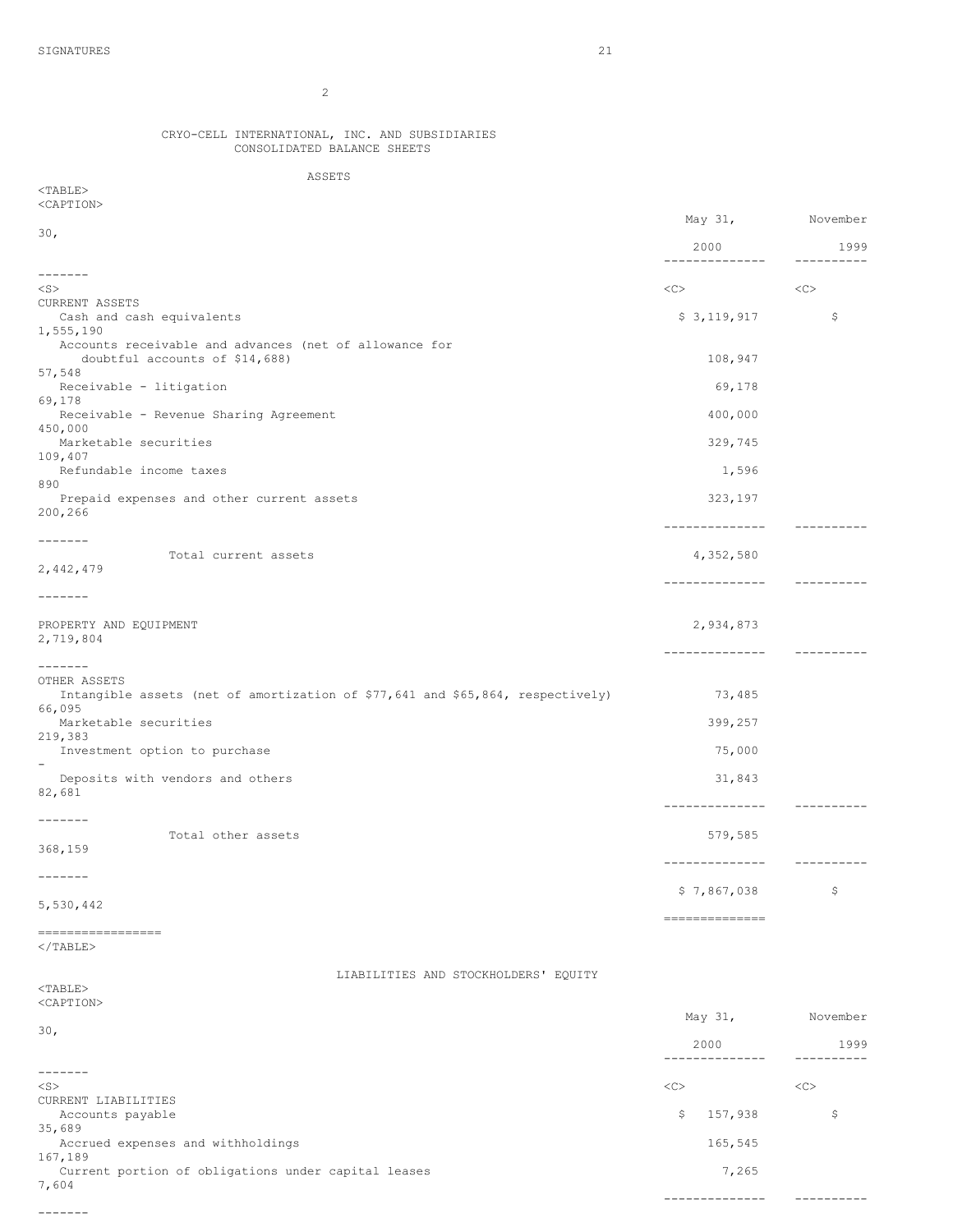| 210,482                                                                                                        |            |
|----------------------------------------------------------------------------------------------------------------|------------|
| ------------                                                                                                   |            |
| $- - - - - - -$                                                                                                |            |
| OTHER LIABILITIES<br>239,154<br>Unearned revenue                                                               |            |
| 145,535                                                                                                        |            |
| 30,375<br>Deposits                                                                                             |            |
| 124,550                                                                                                        |            |
| Obligations under capital leases-net of current portion<br>14,568                                              |            |
| 17,652                                                                                                         |            |
|                                                                                                                |            |
|                                                                                                                |            |
| Total other liabilities<br>284,097                                                                             |            |
| 287,737                                                                                                        |            |
|                                                                                                                | ---------- |
|                                                                                                                |            |
| STOCKHOLDERS' EQUITY                                                                                           |            |
| Preferred stock (500,000 \$.01 par value authorized and unissued)                                              |            |
|                                                                                                                |            |
| Common stock (20,000,000 \$.01 par value common shares<br>authorized; 10,033,889 at May 31, 2000 and 9,193,155 |            |
| at November 30, 1999 issued and outstanding)<br>100,339                                                        |            |
| 91,932                                                                                                         |            |
| 14,843,512<br>Additional paid-in capital                                                                       |            |
| 12,351,688                                                                                                     |            |
| 326,502<br>Net realized gain (loss) on marketable securities                                                   |            |
| (71, 210)                                                                                                      |            |
| Accumulated deficit<br>(8, 018, 160)                                                                           |            |
| (7, 340, 187)                                                                                                  |            |
| --------------                                                                                                 |            |
| $- - - - - - -$                                                                                                |            |
| Total stockholders' equity<br>7,252,193                                                                        |            |
| 5,032,223                                                                                                      |            |
| -------------                                                                                                  |            |
| $- - - - - - -$                                                                                                |            |
| \$7,867,038<br>5,530,442                                                                                       | \$         |
| ==============                                                                                                 |            |
| ==================                                                                                             |            |

 $<$ /TABLE $>$ 

The accompanying notes to consolidated financial statements are an integral part of these statements.

3

# CRYO-CELL INTERNATIONAL, INC. AND SUBSIDIARIES CONSOLIDATED STATEMENTS OF OPERATIONS

<TABLE> <CAPTION>

|                                                                                                                      |                                                     | THREE MONTHS ENDED                                                                                                                                                                                                                                                                                                                                                                                                                      |                   | SIX MONTHS ENDED |  |  |
|----------------------------------------------------------------------------------------------------------------------|-----------------------------------------------------|-----------------------------------------------------------------------------------------------------------------------------------------------------------------------------------------------------------------------------------------------------------------------------------------------------------------------------------------------------------------------------------------------------------------------------------------|-------------------|------------------|--|--|
|                                                                                                                      |                                                     | May 31, May 31, May 31, May 31, May                                                                                                                                                                                                                                                                                                                                                                                                     |                   |                  |  |  |
| 31,                                                                                                                  | 2000                                                | 1999 2000                                                                                                                                                                                                                                                                                                                                                                                                                               |                   | 1999             |  |  |
| --------<br>$<$ S $>$<br><b>REVENUE</b><br>531,216                                                                   |                                                     | $\text{}\qquad \qquad \text{}\qquad \qquad \text{}\qquad \qquad \text{}\qquad \qquad \text{}\qquad \qquad \text{}\qquad \qquad \text{}\qquad \qquad \text{}\qquad \qquad \text{}\qquad \qquad \text{}\qquad \qquad \text{}\qquad \qquad \text{}\qquad \qquad \text{}\qquad \qquad \text{}\qquad \qquad \text{}\qquad \qquad \text{}\qquad \qquad \text{}\qquad \qquad \text{}\qquad \qquad \text{<$<br>\$519,738 \$311,749 \$945,641 \$ |                   |                  |  |  |
| COSTS AND EXPENSES:                                                                                                  |                                                     |                                                                                                                                                                                                                                                                                                                                                                                                                                         |                   |                  |  |  |
| Cost of sales<br>231,438                                                                                             | 219,796                                             |                                                                                                                                                                                                                                                                                                                                                                                                                                         | 130,613 383,403   |                  |  |  |
| Marketing, general & administrative expenses<br>1,030,000<br>Research, development and related engineering<br>42,505 | 653,388                                             | 174,534 19,190 195,725                                                                                                                                                                                                                                                                                                                                                                                                                  | 531,768 1,230,024 |                  |  |  |
| Depreciation and amortization<br>57,161                                                                              |                                                     | 23,240 28,580                                                                                                                                                                                                                                                                                                                                                                                                                           | 54,549            |                  |  |  |
|                                                                                                                      |                                                     |                                                                                                                                                                                                                                                                                                                                                                                                                                         |                   |                  |  |  |
| 1,361,104                                                                                                            | Total cost and expenses 1,070,958 710,151 1,863,701 |                                                                                                                                                                                                                                                                                                                                                                                                                                         |                   |                  |  |  |
|                                                                                                                      |                                                     |                                                                                                                                                                                                                                                                                                                                                                                                                                         |                   |                  |  |  |
| OPERATING LOSS<br>(829, 888)                                                                                         |                                                     | $(551, 220)$ $(398, 402)$ $(918, 060)$                                                                                                                                                                                                                                                                                                                                                                                                  |                   |                  |  |  |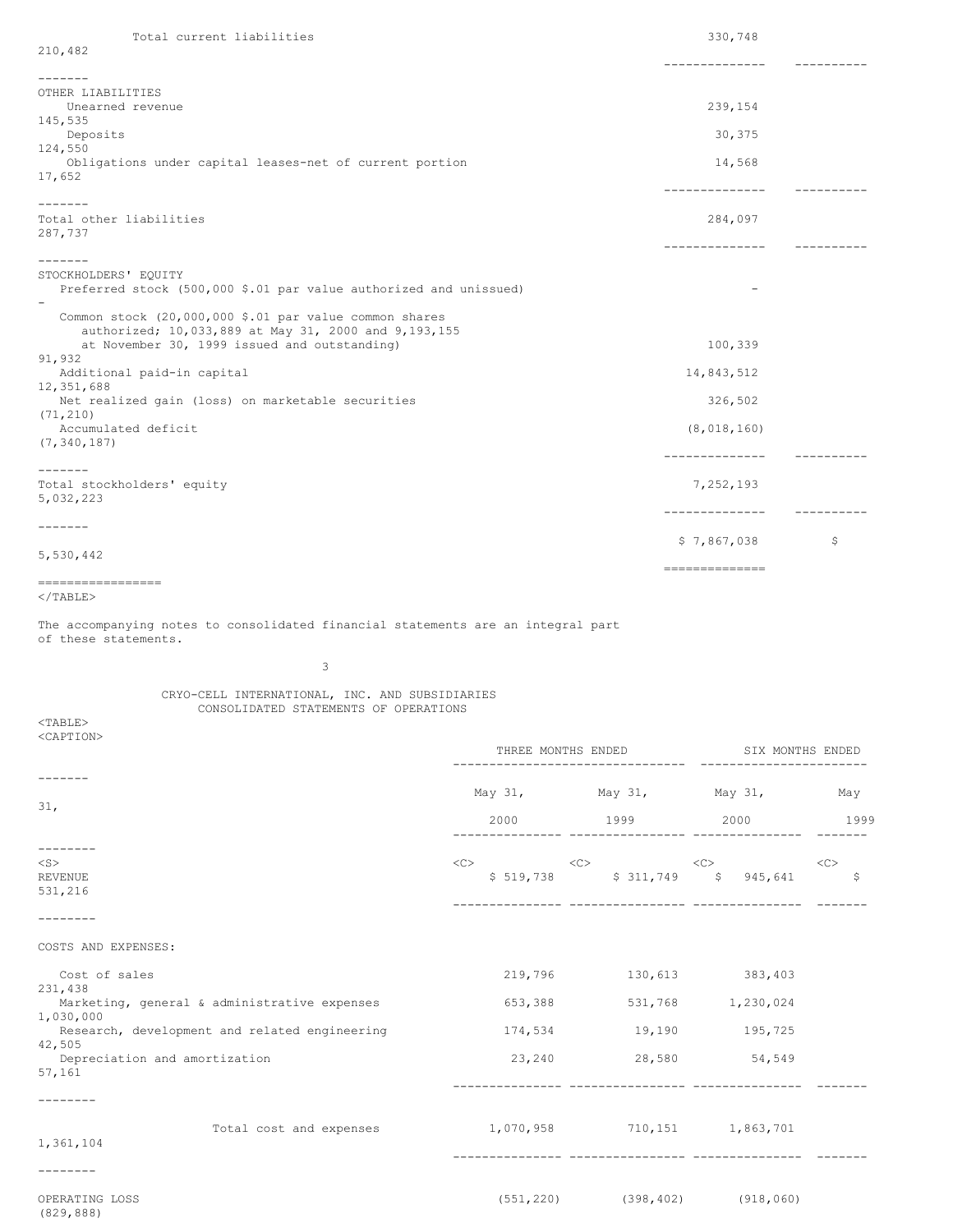--------

OTHER INCOME AND (EXPENSE):

| Interest Income<br>$\overline{\phantom{a}}$<br>Interest Expense<br>(2, 546)<br>Other Income<br>$\overline{\phantom{0}}$<br>Settlement on Litigation<br>341,000 | 25,974<br>(371)<br>200,000<br>$\qquad \qquad -$ | $\overline{\phantom{a}}$<br>(521)<br>$\overline{\phantom{a}}$<br>341,000 | 41,332<br>(1, 245)<br>200,000 |              |
|----------------------------------------------------------------------------------------------------------------------------------------------------------------|-------------------------------------------------|--------------------------------------------------------------------------|-------------------------------|--------------|
| Total other income<br>338,454                                                                                                                                  |                                                 | 225,603 340,479 240,087                                                  |                               |              |
| -------<br>NET LOSS<br>(491, 434)                                                                                                                              |                                                 | $$(325, 617)$ $$(57, 923)$ $$(677, 973)$                                 |                               | $\mathsf{S}$ |
| ---------------<br>NET LOSS PER SHARE<br>(50.06)<br>===============                                                                                            |                                                 | $(50.03)$ $(50.01)$                                                      | (50.07)                       |              |
| Number of Shares Used In Computation<br>8,207,458<br>================                                                                                          |                                                 | 9,895,148 8,549,460 9,599,764                                            |                               |              |

--------------- ---------------- --------------- -------

```
</TABLE>
```
The accompanying notes to consolidated financial statements are an integral part of these statements.

4

CRYO-CELL INTERNATIONAL, INC. AND SUBSIDIARIES CONSOLIDATED STATEMENT OF CASH FLOWS

<TABLE> <CAPTION>

|                                                                             | SIX MONTHS ENDED<br>---------------------------- |                 |
|-----------------------------------------------------------------------------|--------------------------------------------------|-----------------|
| (unaudited)                                                                 | May 31,<br>2000<br>(unaudited)                   | May 31,<br>1999 |
|                                                                             | -----------------                                |                 |
|                                                                             |                                                  |                 |
| $<$ S $>$                                                                   | $<\infty$                                        | $<$ C>          |
| CASH FLOWS FROM OPERATING ACTIVITIES                                        |                                                  |                 |
| Net Loss                                                                    | \$ (677, 973)                                    | \$              |
| (491, 434)                                                                  |                                                  |                 |
| Adjustments to reconcile net loss<br>to cash used for operating activities: |                                                  |                 |
| Depreciation and amortization                                               | 62,618                                           |                 |
| 57,161                                                                      |                                                  |                 |
| Issuance of common stock for interest and services rendered                 | 64,632                                           |                 |
| 117,334                                                                     |                                                  |                 |
| Changes in assets and liabilities:                                          |                                                  |                 |
| Accounts receivable                                                         | (51, 399)                                        |                 |
| (24, 013)                                                                   |                                                  |                 |
| Receivable - Revenue Sharing Agreement                                      | 50,000                                           |                 |
| $\overline{\phantom{a}}$                                                    |                                                  |                 |
| Receivable - Litigation                                                     |                                                  |                 |
| (341, 000)                                                                  |                                                  |                 |
| Prepaid expenses and other current assets                                   | (122, 931)                                       |                 |
| (141, 467)                                                                  |                                                  |                 |
| Deposits                                                                    | 50,838                                           |                 |
| $\overline{\phantom{a}}$<br>Accounts payable                                | 122,248                                          |                 |
| 82,037                                                                      |                                                  |                 |
| Accrued expenses                                                            | (1, 644)                                         |                 |
| (155, 733)                                                                  |                                                  |                 |
| Refundable income taxes payable                                             | (706)                                            |                 |
|                                                                             |                                                  |                 |
| Unearned revenue and deposits                                               | (556)                                            |                 |
| 66,009                                                                      |                                                  |                 |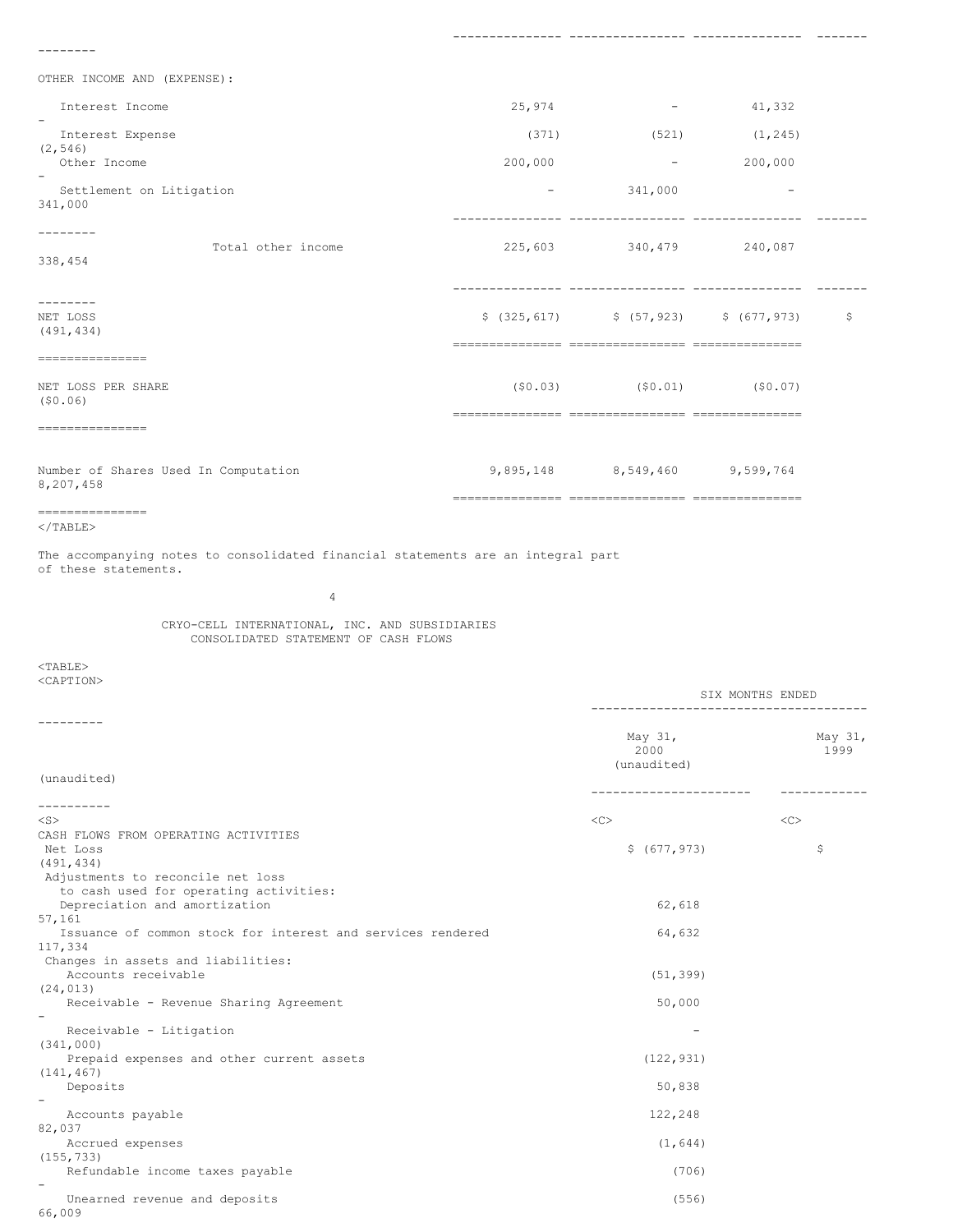|                                                                                                       | ----------------                                   | -----------  |
|-------------------------------------------------------------------------------------------------------|----------------------------------------------------|--------------|
| NET CASH USED FOR OPERATING ACTIVITIES                                                                | (504, 873)                                         |              |
| (831, 106)                                                                                            |                                                    |              |
| $- - - -$                                                                                             | ----------------                                   | -----------  |
| CASH FLOWS FROM INVESTING ACTIVITIES<br>Investment -option to purchase                                | (75,000)                                           |              |
| Purchases of securities                                                                               | (2, 500)                                           |              |
| $\overline{\phantom{a}}$<br>Purchases of property and equipment                                       | (265, 890)                                         |              |
| (8, 390)<br>Payments for intangible assets                                                            | (19, 187)                                          |              |
|                                                                                                       | ----------------                                   | ------------ |
| $---$<br>NET CASH PROVIDED BY (USED FOR) INVESTING ACTIVITIES<br>(8, 390)                             | \$(362, 577)                                       | \$           |
| $- - - -$                                                                                             | ----------------                                   | -----------  |
| CASH FLOWS FROM FINANCING ACTIVITIES<br>Proceeds from the sale of securities                          | 21,000                                             |              |
| 1,015,208<br>Proceeds (repayment) of short term borrowings                                            | $\overline{\phantom{0}}$                           |              |
| (550, 000)<br>Exercise of stock options                                                               | 2,414,600                                          |              |
| Repayment of capital leases<br>(2, 336)                                                               | (3, 423)                                           |              |
| ----                                                                                                  | ----------------                                   | -----------  |
| NET CASH PROVIDED BY FINANCING ACTIVITIES:<br>462,872                                                 | 2,432,177                                          |              |
| ----                                                                                                  | ----------------                                   | -----------  |
| Increase (decrease) in cash and cash equivalents 1,564,727                                            |                                                    |              |
| (376, 624)                                                                                            |                                                    |              |
| Beginning of period<br>499,696                                                                        | 1,555,190<br>----------------                      |              |
| ----<br>End of period                                                                                 | 3, 119, 917                                        | -----------  |
| 123,072                                                                                               | ----------------                                   |              |
| ----------------<br>SUPPLEMENTAL DISCLOSURE OF CASH FLOW INFORMATION:                                 |                                                    |              |
| Interest<br>521                                                                                       | Ş.<br>1,245                                        | \$           |
| $---$                                                                                                 | ________________                                   | -----------  |
| Income taxes                                                                                          | \$<br>$\overline{\phantom{a}}$                     | \$           |
| $---$                                                                                                 | ----------------                                   | -----------  |
| SUPPLEMENTAL SCHEDULE OF NON-CASH INVESTING AND FINANCING ACTIVITIES:                                 | ----------------                                   | -----------  |
| $- - - - -$<br>Debt converted into common stock<br>530,000                                            | \$<br>$\overline{\phantom{a}}$<br>---------------- | \$           |
| ---------------<br>$\langle$ /TABLE>                                                                  |                                                    |              |
| The accompanying notes to consolidated financial statements are an integral part                      |                                                    |              |
| of these statements.                                                                                  |                                                    |              |
| 5                                                                                                     |                                                    |              |
|                                                                                                       |                                                    |              |
|                                                                                                       |                                                    |              |
| CRYO-CELL INTERNATIONAL, INC.<br>NOTES TO CONDENSED CONSOLIDATED FINANCIAL STATEMENTS<br>MAY 31, 2000 |                                                    |              |

(UNAUDITED)

NOTE 1 - FINANCIAL STATEMENTS

The Consolidated Financial Statements including the Consolidated Balance Sheet as of May 31, 2000 and November 30, 1999, Consolidated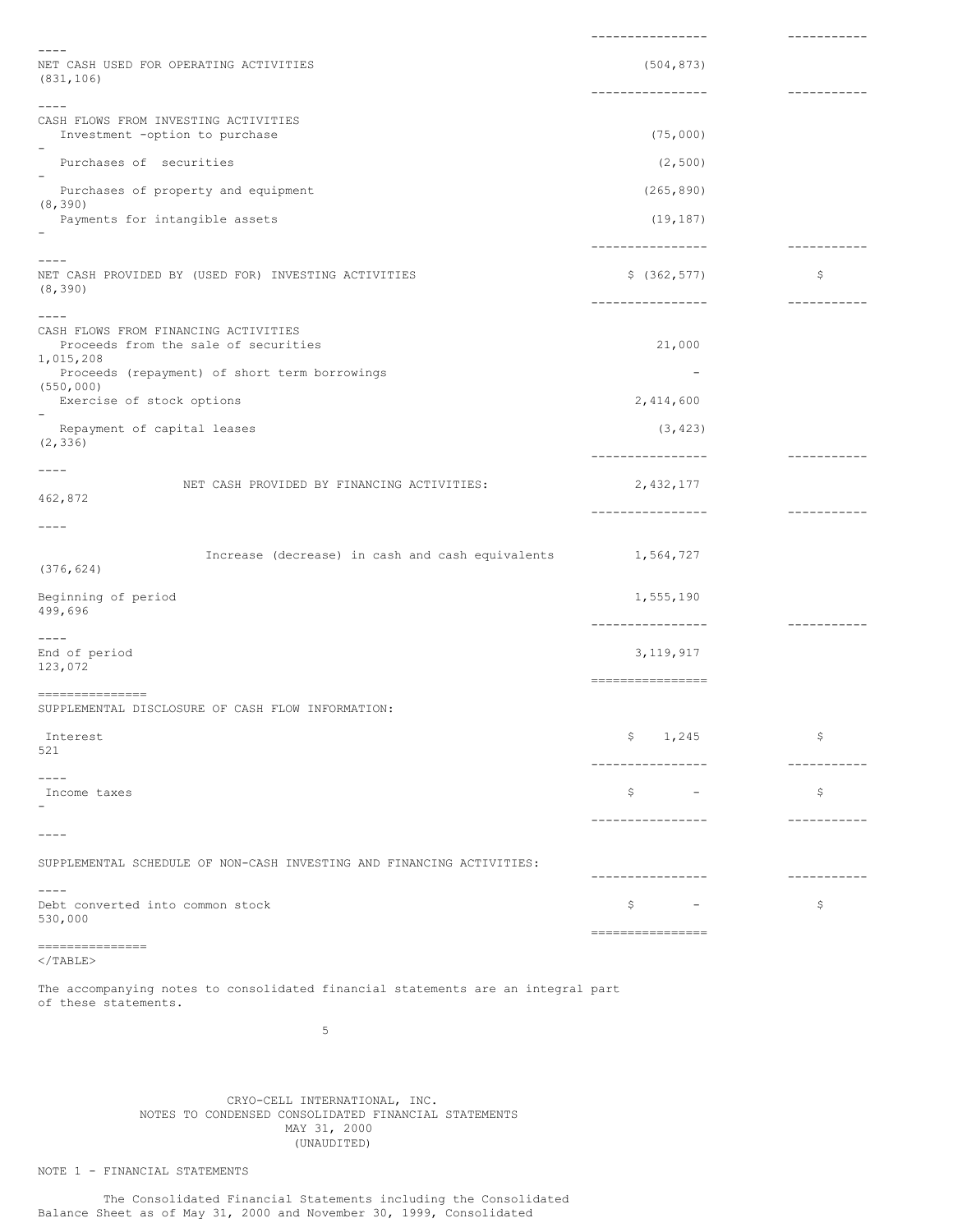Statements of Operations for the three and six months ended May 31, 2000 and May 31, 1999, and Consolidated Statement of Cash Flows for the six months ended May 31, 2000 and May 31, 1999 have been prepared by the Company, without audit. In the opinion of Management, all adjustments (which include only normal recurring adjustments) necessary to present fairly the financial position, results of operations and changes in cash flows at May 31, 2000 and for all periods presented have been made.

Certain information and footnote disclosures normally included in consolidated financial statements prepared in accordance with generally accepted accounting principles have been condensed or omitted. It is suggested that these condensed financial statements be read in conjunction with the financial statements and notes thereto included in the Company's November 30, 1999 Annual Report on Form 10-KSB.

#### NOTE 2 - MARKETABLE SECURITIES

#### NET/TECH INTERNATIONAL

In November 1998 the Company's ownership percentage in Net/Tech International Inc. (NTTI) decreased to less than 20% of the outstanding shares of NTTI. The Company had accounted for its investment in NTTI in previous years using the equity method but as of the date upon which its ownership percentage fell below 20% the Company used the guidance in SFAS 115 ACCOUNTING FOR CERTAIN INVESTMENT IN DEBT AND EQUITY SECURITIES, to account for the investment. Under this guidance all of the Company's marketable securities are classified as available-for-sale as of the balance sheet date and reported at fair value, with unrealized gains and losses recorded as a component of stockholder's equity. Since NTTI stock is thinly traded and subject to considerable price fluctuation, were the Company to attempt to sell large blocks of shares, it is unlikely that the Company would be able to obtain the exchange market value as listed. This security is therefore subject to considerable market risk. Since the stock owned in Net/Tech International, Inc. is subject to trading restrictions a portion of this investment has been classified as a non-current asset based upon the number of shares, which may not be sold in 2000.

The Company recognized losses under the equity method for the NTTI investment during 1998 reducing the cost basis of the stock to \$0. An unrealized gain has been recorded as a component of stockholders equity in the amount of \$529,621 and \$685,933 to reflect the fair market value of the investment as of May 31, 2000 and May 31, 1999, respectively.

6

#### CRYO-CELL INTERNATIONAL, INC. NOTES TO CONDENSED CONSOLIDATED FINANCIAL STATEMENTS MAY 31, 2000 (UNAUDITED)

#### NOTE 2 - MARKETABLE SECURITIES (CONT'D)

#### OTHER SECURITIES

In 1997 the Company acquired 100,000 shares of an equity security in payment for the sale of a Revenue Sharing Agreement. The original cost as determined by the trading price on the date of acquisition was \$400,000. The fair value of this security as of May 31, 2000 and May 31, 1999 was \$196,880 and \$68,000, respectively and the unrealized holding loss on this security was \$203,120 and \$332,000 as of May 31, 2000 and May 31, 1999, respectively.

# NOTE 3- COMMITMENTS AND CONTINGENCIES

In June 1998, the Company entered into an agreement, with World Medical Match, a non-profit corporation, whose mission includes assisting the poor with funds to provide them access to medical matching opportunities. The agreement states that World Medical Match agrees to grant the Company \$50,000 for the purpose of paying for 200 U-CordTM stem cell collection kits and the first year of cryogenic storage for the benefit of indigent expectant parents. Upon execution of the agreement the Company was granted \$25,000, which is classified as a deposit on the balance sheet. The Company is currently working with local medical practices, hospitals, and other medical industry organizations to implement this project.

As part of the September 1998 agreement between a consultant and the Company, the Company committed to issue 200,000 shares of the Company's restricted common stock in exchange for marketing services to be provided by the consultant and his team of sub-contractors. The original contract was for a five-year period and provides for the issuance of 10,000 shares of stock upon the signing of the agreement, 40,000 shares upon the implementation of the marketing program and 50,000 shares to be issued at various times during the contract period. In November 1999 the agreement was renegotiated with the 60,000 common shares previously issued representing payment in full.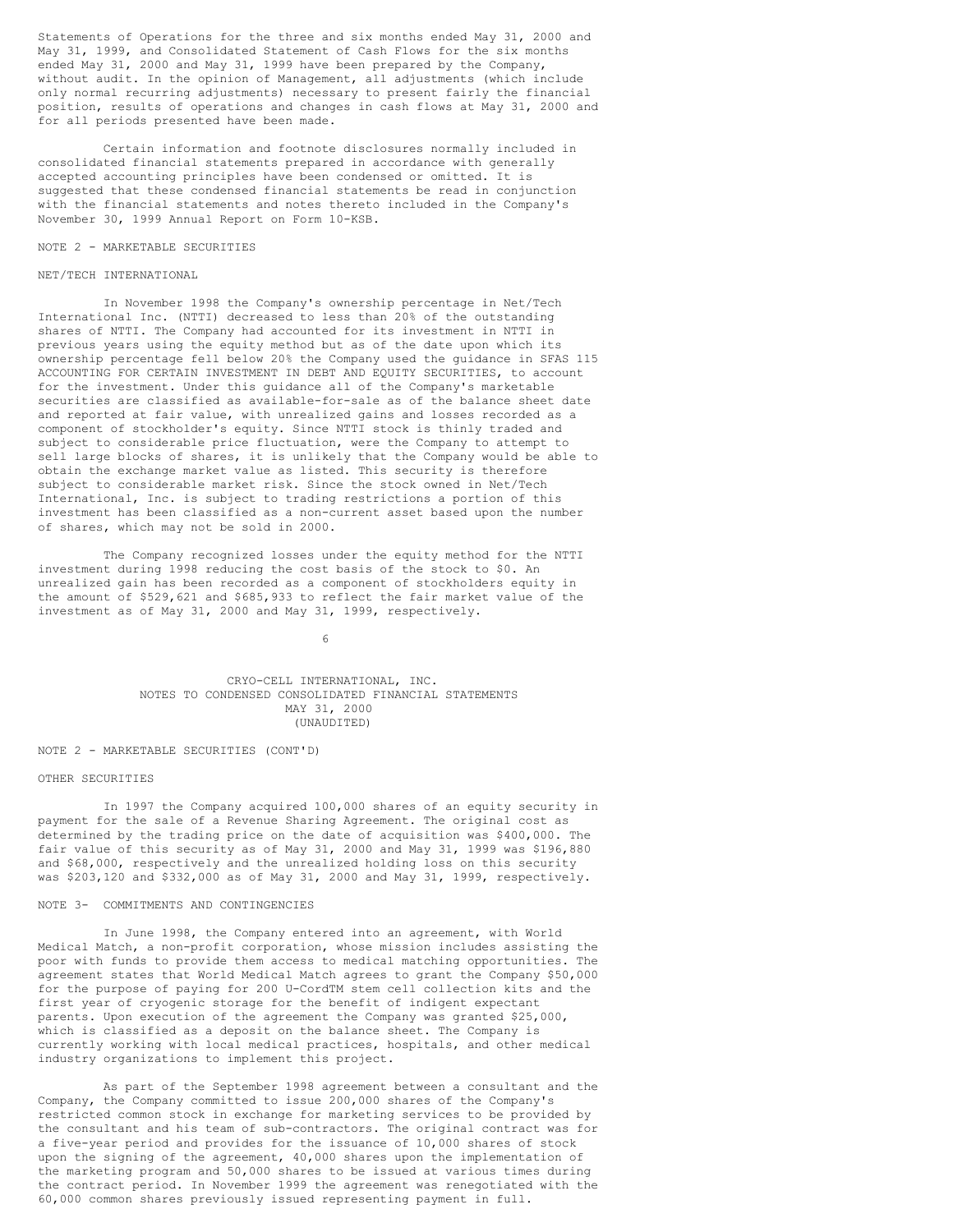In January 2000, the Company extended its marketing agreement with Lamaze Publishing Company to sponsor the Lamaze YOU AND YOUR BABY tutorial tape and full-page advertisements in the Lamaze Parent Magazine at a cost of \$213,362. The extended agreement commenced in April 2000. As of May 31, 2000, the Company paid \$109,762 and is recognizing this as a prepaid expense on the balance sheet. The prepaid expense is being prorated over the term of the contract and expensed accordingly. In July 1999, the Company was informed that Lamaze Publishing Company was acquired by iVillage, Inc., a leading on line women's network. The Company's agreements with Lamaze will remain intact, including the exclusivity provisions as the only cord blood preservation company on the Lamaze YOU AND YOUR BABY educational videotape through the year 2003.

On April 6, 2000, the Company signed an agreement to establish CRYO-CELL Europe. Under the terms of the agreement, the Company has licensed the marketing rights to Europe for the Company's U-CordTM program. In return for the marketing rights and technology transfer the Company will receive \$1,400,000. As of May 31, 2000 the Company received \$200,000. The scheduled payments of the remaining \$1,200,000 commenced July 1, 2000 with the receipt of an additional \$200,0000 payment. The remaining payments (\$1,000,000) are due in full by July 1, 2001. The Company will also receive an on-going percentage of the revenues generated from the European operations.

> CRYO-CELL INTERNATIONAL, INC. NOTES TO CONDENSED CONSOLIDATED FINANCIAL STATEMENTS MAY 31, 2000 (UNAUDITED)

7

#### NOTE 4 - LEGAL PROCEEDINGS (CONT'D)

On or about July 11, 1996, CRYO-CELL filed suit in San Francisco Superior Court against the University of Arizona, Dr. David Harris and Cord Blood Registry, Inc. (CBR). The suit claimed breach of contract and other related business torts. After settlement discussions were unproductive, the University of Arizona counter-sued CRYO-CELL for breach of contract and negligent misrepresentation on March 27, 1997.

On July 20, 1998, as a result of the evidence, the jury awarded \$1,050,000 against Defendant University of Arizona. In addition, an award of \$120,000 was granted against the University of Arizona and David Harris, individually, for misappropriation of trade secrets. The court rejected three post-trial motions by the University of Arizona including a request to reduce the award or set aside the verdict.

On or about September 27, 1999 the Company accepted the University's offer of \$800,000 and settled the matter. On September 30, 1999, the Company received \$441,000 from the University of Arizona. The remaining balance of \$359,000 is being held in escrow, to satisfy a legal lien filed November 4, 1998 by the Company's previous attorneys, Horwitz and Beam. CRYO-CELL retained the services of Horwitz & Beam, a California law firm, to handle the above-described lawsuit including its allegations against CBR for interference in a legitimate contract between two parties and unfair business practices, among other claims. The court granted a summary judgment dismissal in favor of CBR. CRYO-CELL believes that Horwitz & Beam mishandled the CBR aspect of the case and certain aspects of its case against the University of Arizona. There is a dispute concerning the amount of fees owed by the Company to Horwitz & Beam.

On March 8, 1999, the Company, the Company's CEO and Chairman, the Company's Executive Vice President, and the Company's legal counsel were named as the defendants in a lawsuit filed in the Superior Court of Orange County, California by Horwitz & Beam, the attorneys which had represented CRYO-CELL in its suit against the University of Arizona et al. The plaintiff alleges breach of contract and seeks payment of \$129,822 in allegedly unpaid fees and costs associated with the University of Arizona litigation. The plaintiff also asserts claims of misrepresentation. In reference to these misrepresentation claims, plaintiff has filed a Statement of Damages, which asserts \$1,000,000 in general damages and \$3,500,000 in punitive damages.

The Company believes there is no merit to the suit and that none of the claimed \$129,822 in fees is due and owing under the contract. The Company believes that Horwitz & Beam brought this action and improperly sought punitive damages for the purpose of interfering with the Company's efforts to raise and maintain additional capital.

Accordingly, on June 14, 1999, the Company filed: (1) an answer denying all liability; (2) a counterclaim for breach of contract and malpractice, seeking in excess of \$1 million in compensatory damages arising from the malpractice; (3) a motion to dismiss the individual defendants for lack of jurisdiction; and (4) a motion to dismiss all punitive damages allegations against the Company.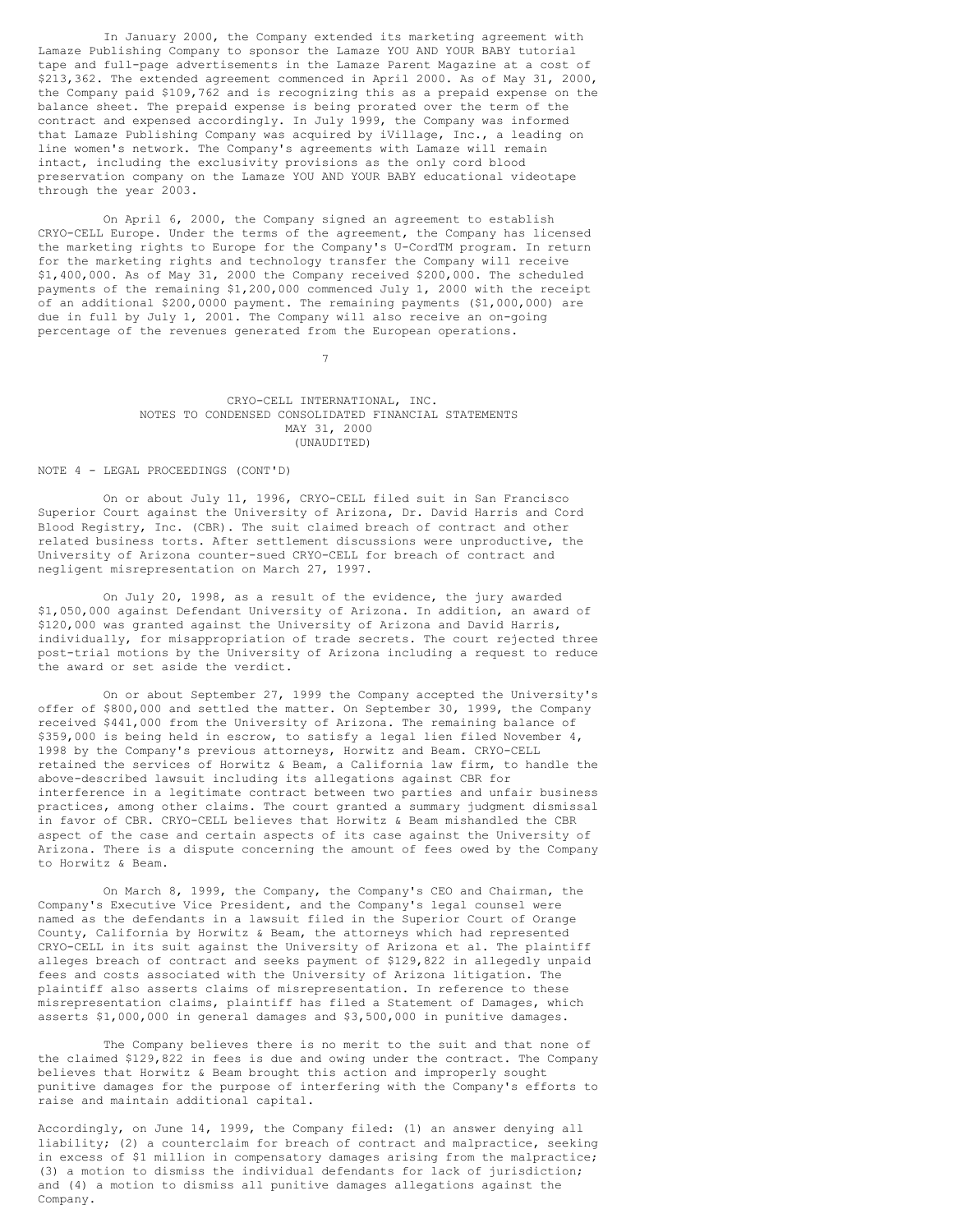On December 17, 1999, Judge Alicemarie H. Stotler of the United States District Court in the Central District of California, issued an Order in which she: (1) granted CRYO-CELL International, Inc.'s ("CRYO-CELL") Motion to Strike Punitive Damages and Dismiss Part of the Complaint; (2) granted Daniel Richard's, Mark Richard's and Gerald F. Maass' (the "Individual Defendants") Motion to Dismiss Complaint for Lack of Personal Jurisdiction; and (3) granted in part and denied in part Horwitz & Beam, Inc.'s ("H&B") Motion for Order Dismissing Counterclaim and/or Strike Portions Thereof.

8

# CRYO-CELL INTERNATIONAL, INC. NOTES TO CONDENSED CONSOLIDATED FINANCIAL STATEMENTS MAY 31, 2000 (UNAUDITED)

#### NOTE 4 - LEGAL PROCEEDINGS (CONT'D)

The net effect of this order was to reframe the Complaint as a fee dispute, as opposed to a multi-million dollar claim for fraud against CRYO-CELL and its corporate officers. By its order, the Court has barred recovery in this action against the Individual Defendants, and has reduced CRYO-CELL's exposure from over \$3.5 million dollars to \$129,822, plus a possible award of attorneys' fees.

#### NOTE 5 CONVERTIBLE NOTES

In November 1998, the Company borrowed \$530,000 on eleven convertible promissory notes. The notes had a term of six months at which time the principal plus interest, at 8% per year was due. The promissory notes contained a conversion provision to the Company's restricted common stock at \$2.00 per share. In February 1999, the loan agreements were converted to 302,000 shares of the Company's common stock at a price of \$1.75 per share. The loan holders agreed to forego any accrued interest and any registration rights. All shares are subject to Rule 144.

In October 1998, the Company entered into a convertible note agreement borrowing \$10,000 from an investor. The note has a term of one year at which time the principal plus interest, at 20% per year, will be due. The note holder has the option to be paid in full for interest plus principal or to convert to the Company's common stock at \$2.00 per share. In October 1999, the note holder converted the promissory to 6,000 shares of the Company's restricted common stock. All shares are subject to Rule 144.

# NOTE 6 STOCKHOLDERS' EQUITY

During the first and second quarters of fiscal 2000, the Company received \$2,414,600 from the exercise of options to purchase 827,250 shares of common stock. In February 2000, the Company received \$21,000 from the sale of 5,000 shares of its common stock.

The Company made payments for consulting services through the issuance of common stock. Consulting fees of \$64,632 were paid by the issuance of 8,484 common shares as of May 31, 2000.

#### NOTE 7 AGREEMENTS

#### ARIZONA

On February 9, 1999, the previous agreements with the Company's Arizona Revenue Sharing investors were modified and replaced by a Revenue Sharing Agreement for the state of Florida for a price of \$1,000,000. Under the terms of this agreement the Company credited the investors' previously paid \$450,000 toward the purchase of the Revenue Sharing Agreement. The balance of \$550,000 will be paid through their Revenue Sharing entitlements to their share of net storage revenues. The Revenue Sharing Agreement applies to net storage revenues originating from specimens from within the state of Florida. The Revenue Sharing Agreement entitles the investors to net revenues from a maximum of 33,000 storage spaces and cancels the investor's obligation to provide the Company with \$675,000 plus accrued interest under the prior Arizona agreement.

#### ILLINOIS

In 1996, the Company signed agreements with a group of investors entitling them to an on-going 50% share in the Company's portion of net storage revenues generated by specimens stored in the Illinois Masonic Medical Center. Since the Company will no longer be storing new specimens in Chicago, the

9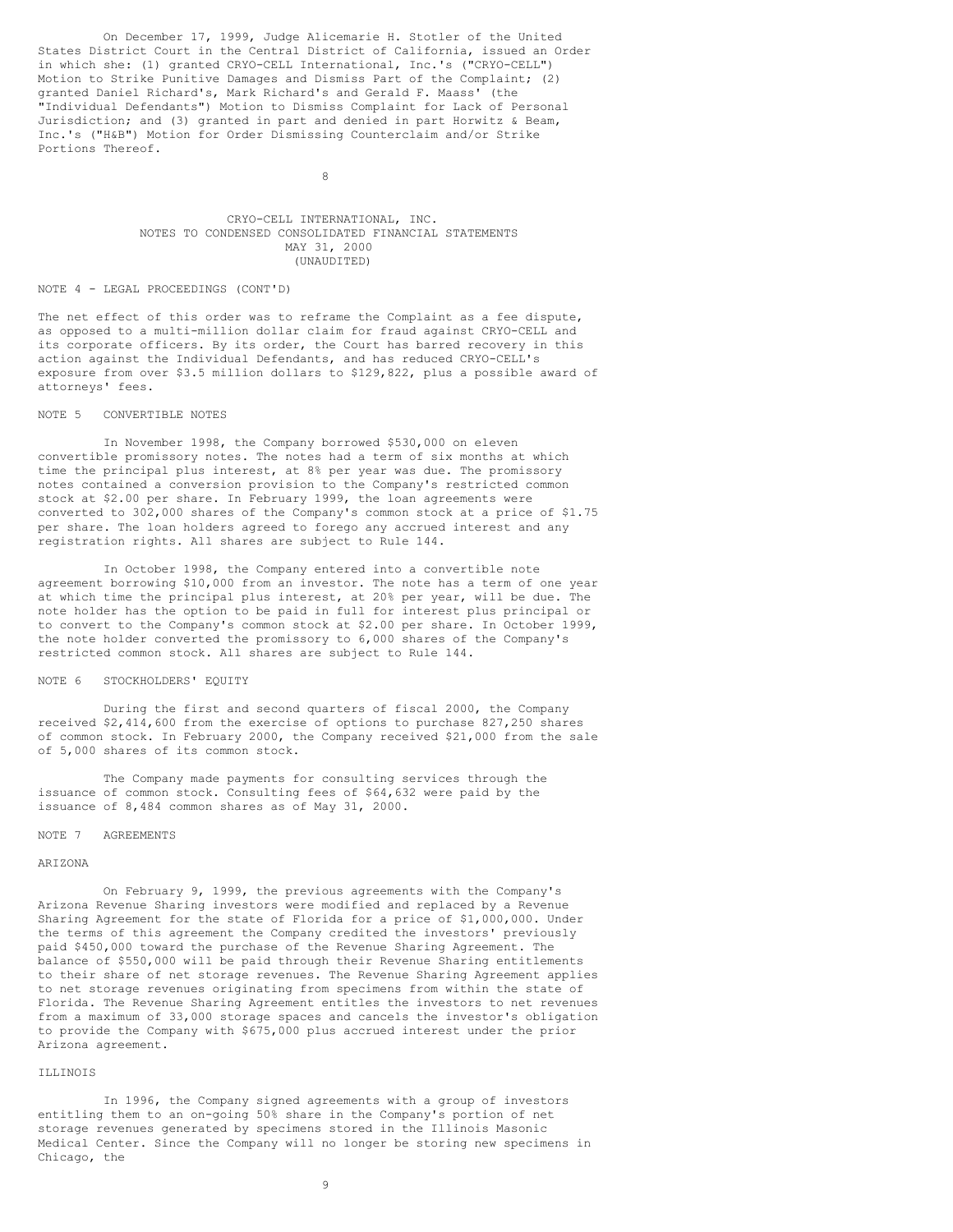# CRYO-CELL INTERNATIONAL, INC. NOTES TO CONDENSED CONSOLIDATED FINANCIAL STATEMENTS MAY 31, 2000 (UNAUDITED)

#### NOTE 7 AGREEMENTS (CONT'D)

agreements were modified in 1998 to entitle the investors to a 50% share of the Company's portion of net revenues relating to specimens originating in Illinois and its contiguous states and stored in Clearwater, Florida for a maximum of up to 33,000 spaces. The revenue generated by this Single Unit Revenue Sharing Agreement was \$1,000,000.

#### BIO-STOR

On February 26, 1999, the Company modified all previous agreements with Bio-Stor International, Inc. The modified agreement enters Bio-Stor into a Revenue Sharing Agreement for the state of New York. The Company will credit Bio-Stor's \$900,000 (previously paid) toward the purchase of 90% of New York. Bio-Stor will receive 90% of the 50% share in CRYO-CELL's portion of net storage revenues generated by the specimens originating from the Company's clients in the state of New York for up to 33,000 shared spaces. This agreement supersedes all other agreements between Bio-Stor International, Inc and the Company.

#### TENET HEALTHSYSTEM HOSPITALS, INC.

On November 30, 1996, the Company signed agreements with OrNda HealthCorp. Two "one-third" Revenue Sharing Agreements were purchased in which OrNda paid the Company \$666,666. OrNda was acquired by Tenet Healthcare Corporation, which agreed to be bound by the terms of the OrNda agreements. The agreements were renegotiated and the Company will store all Tenet originated specimens at its headquarter's lab in Clearwater, Florida while paying Tenet a revenue sharing entitlement.

#### NEW JERSEY

On November 30, 1999, the Company entered into agreements with two investors entitling them to on-going shares in a portion of CRYO-CELL's net storage revenue generated by specimens originating from within the state of New Jersey. Deposits totaling \$100,000 have been received and the remaining \$400,000 due in November 2000, is recorded as a receivable. When the Company receives the \$400,000 the investors will be entitled to a portion of net storage revenues generated to a maximum of 33,000 storage spaces.

# SAGGI CAPITAL

In January 2000, the Company renewed its contract with Saggi Capital. The new agreement provides business consulting and investor relations services for the Company through January 2001.

#### WOMEN & INFANTS' HOSPITAL OF RHODE ISLAND

In June 1998, the Company signed an agreement with Women & Infants' Hospital of Rhode Island (nhospitali) for the establishment of a commercial placental/umbilical cord blood bank at their Providence, Rhode Island medical facility. The hospital will be offering its stem cell banking services to parents of approximately 9,000 babies who are born each year at this facility. Under the terms of the agreement the hospital will provide the space and utilities, liquid nitrogen supply, technician, etc. CRYO-CELL will be responsible for the billing activities. The storage revenues will be divided 75% to the Company and 25% to the hospital, while the hospital is entitled to 100% of the processing revenue. Additionally, if processing revenue is insufficient to cover the fixed costs of the cord blood bank, CRYO-CELL will be responsible to pay the shortfall. In order to cover the possible shortfall the hospital required \$50,000 to be placed in escrow.

10

# CRYO-CELL INTERNATIONAL, INC. NOTES TO CONDENSED CONSOLIDATED FINANCIAL STATEMENTS MAY 31, 2000 (UNAUDITED)

#### NOTE 7 AGREEMENTS (CONT'D)

#### OTHER AGREEMENTS

On November 5, 1998 an agreement previously entered into by the Company with a private investor was revised. Per the terms of the original agreement, the investor had purchased 10% of a Revenue Sharing Agreement in the state of New Jersey. The new agreement has transferred the \$100,000 investment to the state of New York. Under the revised agreement the investor will receive 10% of the 50% share in CRYO-CELL's portion of net storage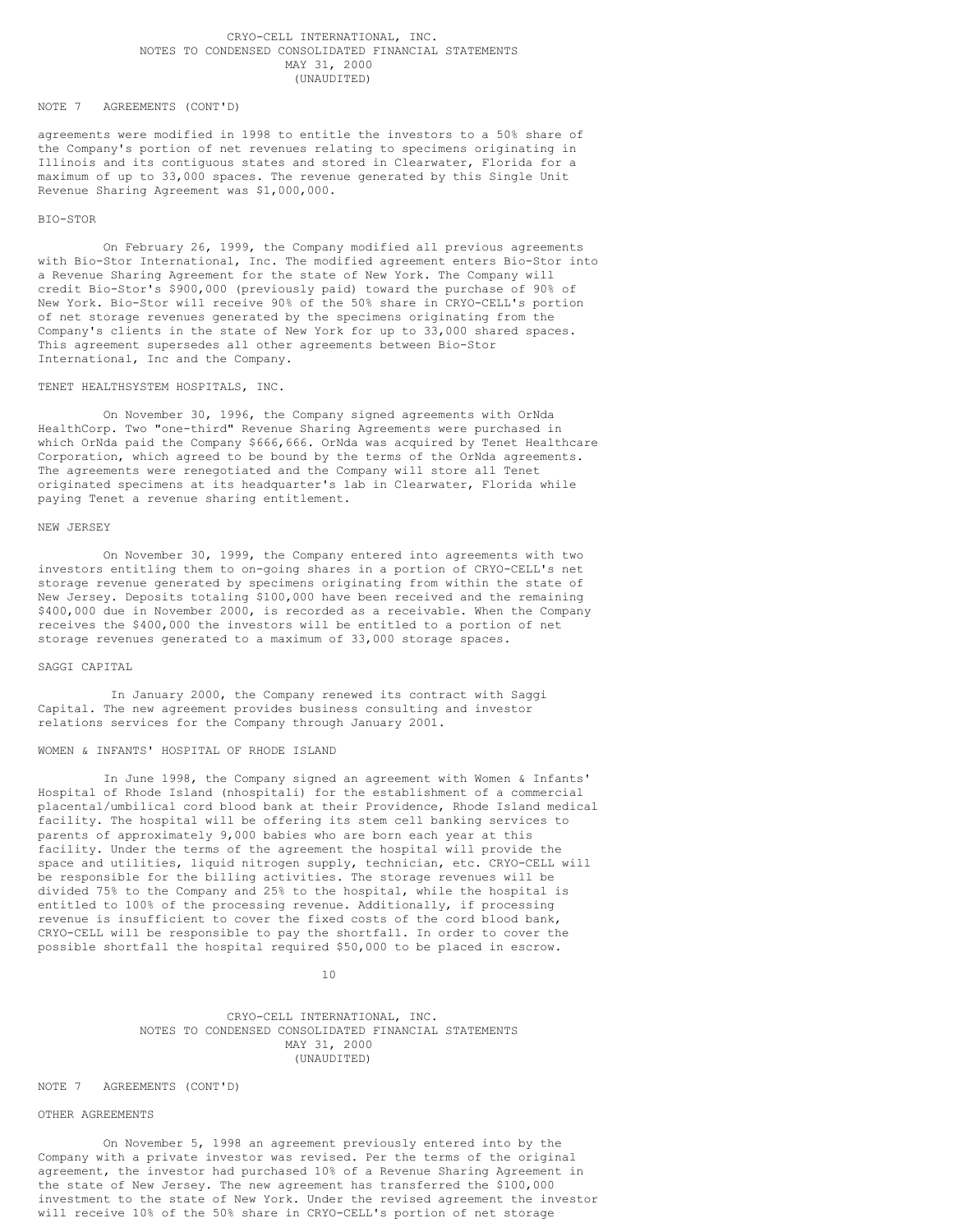revenues generated by the specimens originating from the Company's clients in the state of New York for up to 33,000 spaces.

# UNIVERSITY OF SOUTH FLORIDA AT TAMPA

In February 2000, the Company, through its wholly owned subsidiary CCEL BIO-THERAPIES, Inc., entered into a research agreement with the University of South Florida at Tampa to collaborate on a technology for the potential treatment of a number of debilitating degenerative diseases. As of May 31, 2000, CCEL-BIO-THERAPIES has funded \$150,000 toward this research, with \$50,000 remaining in reserve. CCEL BIO-THERAPIES, Inc. and the University are co-assignees of a filed patent application covering this technology. The Company has been granted worldwide marketing rights for any product developed as a result of this research program and the University will receive standard royalty payments on any product sales.

#### NOTE 8 RECEIVABLE LITIGATION

On or about September 27, 1999 the Company accepted the University of Arizona's offer of \$800,000 to settle its litigation. In September 1999, the Company received \$441,000 from the University of Arizona leaving a balance of \$359,000 that is being held in escrow to satisfy a legal lien filed November 4, 1998 by the Company's previous attorneys, Horwitz and Beam. The Company reduced the award to \$510,178 and recognized this as gain on litigation. This reduction includes a 20% contingency fee (\$160,000) to the Company's previous attorneys and \$129,822 in contested legal fees that the Company feels are not due and owing under the contract (See Note 4). When the \$289,822 is netted against the \$359,000 held in escrow the result is a receivable balance of \$69,178. The Company has requested the release of the \$69,178 from escrow, which is the excess of 20% of the \$800,000 actual settlement amount. The overage is a result of the Company's settlement of the \$1,170,000 original jury award.

#### NOTE 9 INVESTMENT - OPTION TO PURCHASE

On September 23, 1999, the Company entered into a 20-year exclusive agreement with the Cancer Group Institute, LLC, the nation's premier cancer information service. Per the agreement The Cancer Group Institute, LLC received options to purchase 10,000 shares of the Company's common stock in return the Company has an option to purchase 100% of The Cancer Group Institute's common stock. The purchase price of The Cancer Group Institute, LLC will be between \$1,500,000 and \$2,000,000, depending on the date the Company acquires ownership. As of May 31, 2000, \$75,000 has been paid to The Cancer Group Institute, LLC.

# NOTE 10 CORRECTION OF AN ERROR

The revenue in the original 10-QSB filing for the period ending May 31, 2000 was overstated by \$83,794 due to a posting error that occurred during the implementation of new accounting software.

11

# ITEM 2. MANAGEMENT'S DISCUSSION AND ANALYSIS OR PLAN OF OPERATION.

CRYO-CELL International, Inc. is a Delaware Corporation, incorporated on September 11, 1989. It is engaged in cryogenic cellular storage and the design and development of cellular storage devices. The Company's current focus is on the processing and preservation of umbilical cord (U-Cord(TM)) blood stem cells for autologous/sibling use. Having recently celebrated its 10-year anniversary, the Company believes that it is the oldest of all of the commercial companies currently specializing in separated umbilical cord blood stem cell storage. CRYO-CELL has pioneered several technologies that allow for the processing and storage of specimens in a cryogenic environment and presently, the Company's mission of affordability for U-Cord blood preservation remains in effect. These technologies include a process for the storage of fractionated (separated) U-Cord stem cells and the development and patenting of the first computer controlled, robotically operated cryogenic storage system. Its headquarters facility in Clearwater, FL handles all aspects of its business operations including the processing and storage of specimens in one site. Several other companies involved in commercial cell banking rely on shipping their specimens elsewhere for processing and storage.

It is the Company's mission to make expectant parents aware of the potential medical benefits from preserving stem cells, and to provide them the means and processes for collection and storage of these cells. Today, stem cell transplants are known and accepted treatments for a number of life-threatening diseases. With continued research in this area of medical technology, other avenues for their potential use and expansion are being explored. A vast majority of expectant parents are simply unaware that umbilical cord blood contains a rich supply of stem cells, and that it can be collected, processed and stored for the potential future use of the newborn and possibly related family members. A baby's stem cells will remain a perfect match for the baby throughout its life and have a 1-in-4 chance (or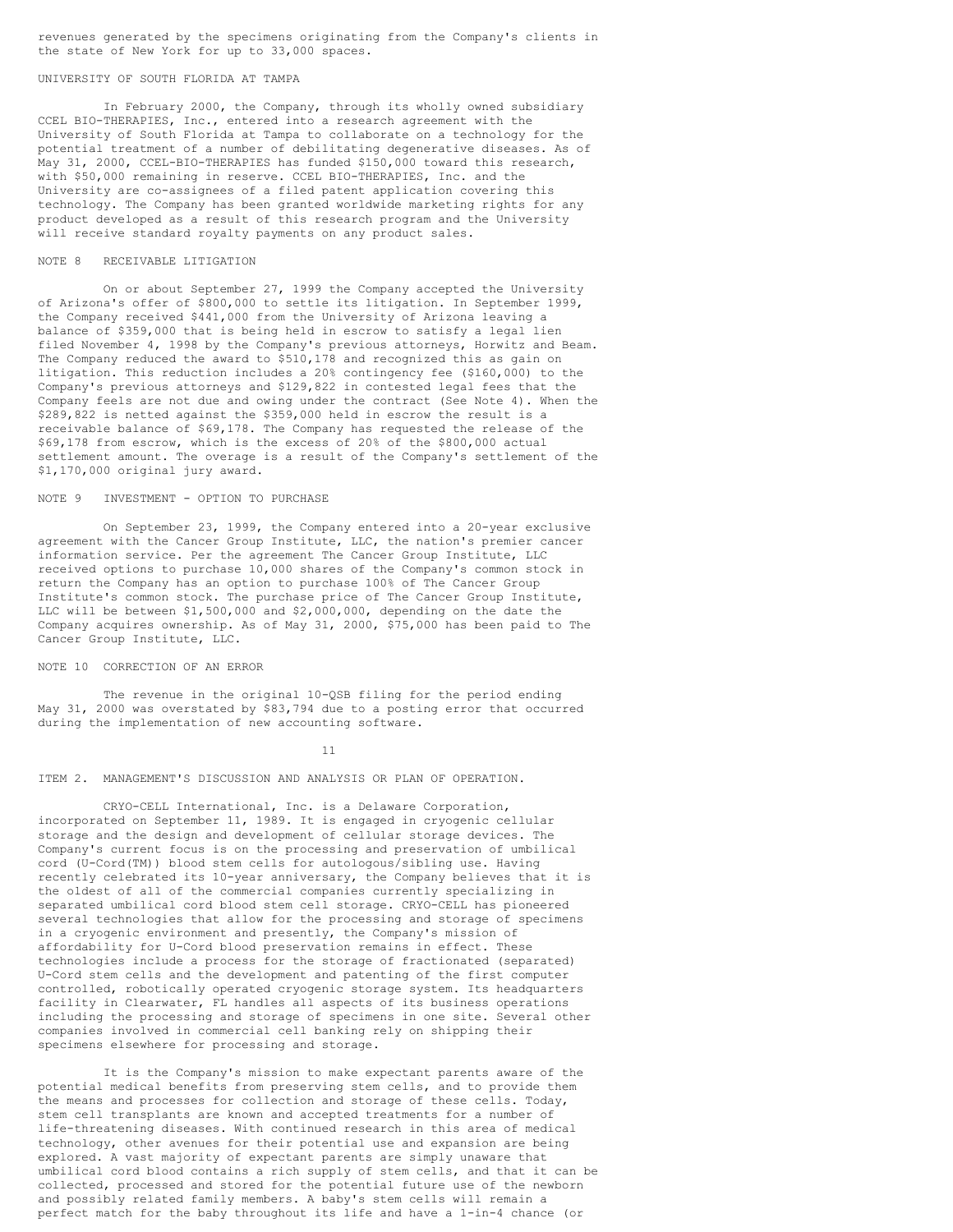better) of being a perfect match for a sibling. There is no assurance, however, that a perfect match could treat certain diseases. Today, it is still common for the cord blood (the blood remaining in the umbilical cord and placenta) to be discarded at the time of birth as medical waste. Obviously, the Company believes that no U-Cord specimen should be discarded when it could possibly save a life.

Given the potential benefits of U-Cord stem cell preservation, the number of stored specimens is still very small relative to the population and the approximately four million births per annum in the United States alone. Outside of lack of awareness, a critical reason for this low level of market penetration is the misperception of the high cost of the procedure and storage versus the relatively low incidence of use. However, evolving medical technology could significantly increase the utilization of the U-Cord blood for transplantation. A number of competitors in this market have been charging upwards of \$1000 - \$1500 for this procedure plus a fee for storage. The cost is usually not covered by insurance. The Company's strategy is to make this procedure affordable and within financial reach of most families. The growth and profitability of the Company will come from increases in specimen volume driven by its marketing approaches, resulting in an increasing base of annual renewal fees.

In June 1998, the Company signed an agreement with Women & Infants Hospital of Rhode Island for the establishment of a commercial placental/umbilical cord blood bank at their Providence, Rhode Island medical facility. Women & Infants Hospital currently has approximately 9,000 annual births and will be offering its stem cell banking services to the parents of these newborns. Women & Infants laboratory personnel have completed their training at the Company's state of the art facility in Clearwater, Florida; commencement of processing and storage at Women & Infants laboratory is expected to commence Summer 2000.

During 2000, all U-CordTM blood processing and preservation will be done at the Company's facility with the exception of those specimens processed at Women & Infants Hospital in Providence, Rhode Island. It is anticipated that this shift in focus will limit the number of new LifespanSM Center implementations in the future.

During the period since its inception, the Company's research and development activities have principally involved the design and development of its cellular storage systems (CCEL Cellular Storage System) and in securing patents on the same.

12

The Company's technology involves patented, multi-faceted cellular storage units and the technology for processing stem cells from umbilical cord blood. The Company believes that its long-term cellular storage unit will provide an improved ability to store cells or other material in liquid nitrogen, its vapors or other media. The unit is controlled by a computer system, which robotically inserts vials in pre-selected storage areas inside the chamber. Additionally, the stored material can be robotically inserted or retrieved by computer on an individual basis without all of the remaining specimens being exposed to ambient temperature. The efficient use of storage space and dual identification system for inventory control is a competitive advantage for the Company. The Company is the assignee of all patents on the units.

An independent manufacturer utilizing the Company's patented design currently assembles the unit. The Company has been advised by Underwriters Laboratories ("U/L") that it has passed all required inspections and the unit is now U/L listed. In order to affix the U/L label to all units that are deployed in the future, they must contain the same parts, operating capabilities and features as in the tested CCEL II model.

In July 1999, the Company was informed that the patent on the CCEL III computer controlled robotically operated cellular storage system has been granted. The CCEL III is designed to be multi-functional and to meet international manufacturing requirements. When completely developed the unit will be able to store approximately 30,000 specimens in 5ml vials. Moreover, as many as 8 million one inch vials could be preserved in approximately 250 square feet. The Company's attorneys are filing for patents in 17 European countries, including the United Kingdom, Germany, France, Italy, Ireland, the Benelux countries, plus Canada, Japan and others. The prototype is expected to be complete in the third quarter of 2000.

Another significant application for cellular storage is the storage of cancerous tumor tissue taken from a newly diagnosed patient prior to commencing treatment. This tissue could serve several functions in support of the treatment process. First, it may provide a vehicle for the doctor to test the effects of a proposed course of treatment on the diseased tissue prior to administering it to the patient. Secondly, the effects of a course of treatment could be monitored by comparing tumor cells gathered after the treatment to those stored prior to the commencement of treatment.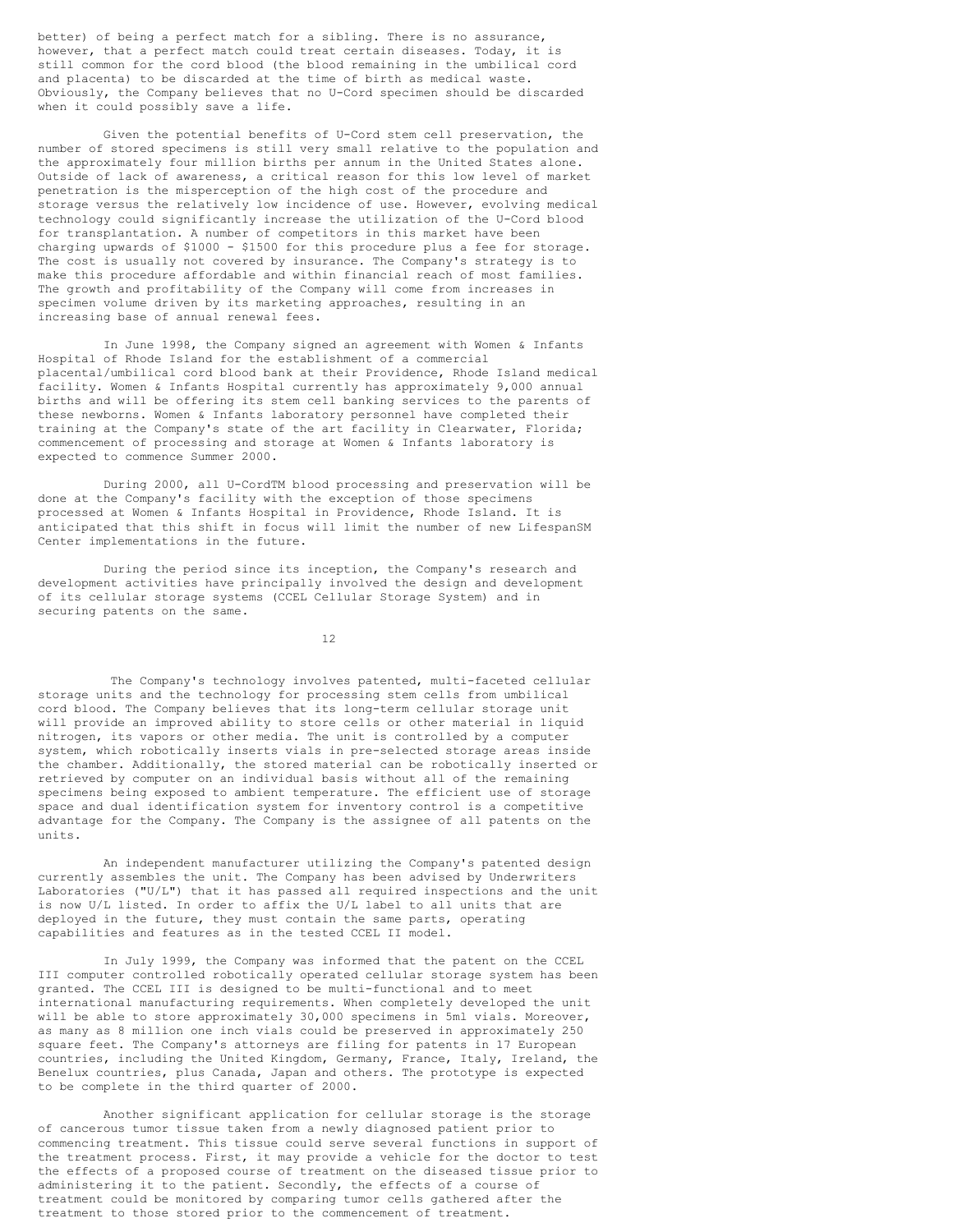Sperm storage is another potential use of the Company's cellular storage systems. Male cancer patients of childbearing age can store sperm to protect their ability to have children in the event they are rendered impotent due to chemotherapy or radiation treatment. Women could also store gametes (eggs) for future use.

The following is a discussion and analysis of the financial condition and results of operations of the Company for the quarter ended May 31, 2000 as compared to the same period of the prior year.

#### GENERAL

To increase awareness of its services, the Company has invested in a variety of marketing programs designed to educate expectant parents and those medical caregivers to whom they turn to for advice.

The Company markets its preservation services by targeting expectant parents directly and by distributing information to obstetricians, pediatricians, Lamaze instructors, childbirth educators, certified nurse-midwives and other related healthcare professionals. In addition, the Company exhibits at conferences, trade shows and other media focusing on the expectant parent market. Of significant note is the increasing level of interest being generated by the Company's Web site, www.cryo-cell.com.

13

CRYO-CELL has renewed its agreement with the Lamaze Publishing Company to sponsor the Lamaze YOU AND YOUR BABY tutorial tape. The agreement has been extended for three (3) years and calls for Lamaze to distribute the videotape to 1.8 million women in their third trimester of pregnancy. Over 90% of first time mothers and 45% of the pre-natal market avail themselves of the Lamaze Institute for Family Education proven instruction program. The tutorial tape, which is distributed by over 10,000 instructors, discusses the importance of cord blood storage and refers viewers to the full-page ad that the Company has placed in the Lamaze PARENTS Magazine, which is distributed to 2.4 million expectant mothers. During 2000, 600,000 YOU AND YOUR BABY CD's will be distributed through WAL-MART stores for the first time. The Company also places an ad in LAMAZE PARA PADRES, Lamaze Publishing's magazine for Hispanic mothers-to-be. The Company has exclusivity on the tutorial tape in the cord blood storage category and first right of refusal for renewal of the agreement beyond 2003.

In March 2000, the Company agreed to be a sponsor of the 2000 ACOG Meeting CD-ROM. The CD will include a segment on the Company's U-CordTM program and will be distributed to approximately 40,000 ACOG (American College of Obstetricians and Gynecologists) members. The distribution is scheduled for late July 2000.

In June 1998, the Company entered into an agreement with International Broadcast Corporation (IBC). IBC was to produce a one-half hour infomercial relating to the Company's U-Cord stem cell processing and storage activities. IBC has since been acquired by 5th Avenue Channel Corp. In May 1999, the Company signed an AGREEMENT With 5th Avenue Channel Corp. Under the terms of the new agreement, the Company and 5th Avenue Channel Corp. will have an equal 50-50 partnership in a new corporation, the Newbirth Network, Inc. This new entity will offer important health information and products to expectant parents through 5th Avenue's television, Internet and mass marketing distributions. Upon calling 5th Avenue Channel's toll-free number, expectant parents can receive a videotape explaining the option they have for storing their newborn's cord blood stem cells. 5th Avenue Channel has committed to producing and distributing a minimum of one million tapes for a small shipping and handling charge.

In July 1999, the Company entered into a 20-year exclusive agreement with the Cancer Group Institute, LLC, the nation's premier cancer information service. Approximately 25,000 oncologists, radiologists and cancer patients daily access the Cancer Group's Web site, www.cancergroup.com. The multi-faceted agreement will initially focus on bringing expectant mothers who have a family history of cancer vital information about preserving their newborn's umbilical cord blood stem cells. Oncologists working with patients who are pregnant will be linked to the CRYO-CELL Web site to become more aware of the affordable alternative to having cord blood thrown away as waste material at birth. The Company will also be working with the Cancer Group to heighten the awareness of insurance companies, oncologists and cancer patients nationwide as to the importance of cord blood preservation for the family.

In September 1999, the Company was granted a Blood Bank license to operate in the state of New Jersey. The Company is now authorized to operate in all 50 states.

In January 2000, the Company entered into a strategic marketing alliance with DNA Dynamics, Inc. DNA Dynamics, a genetic resources company,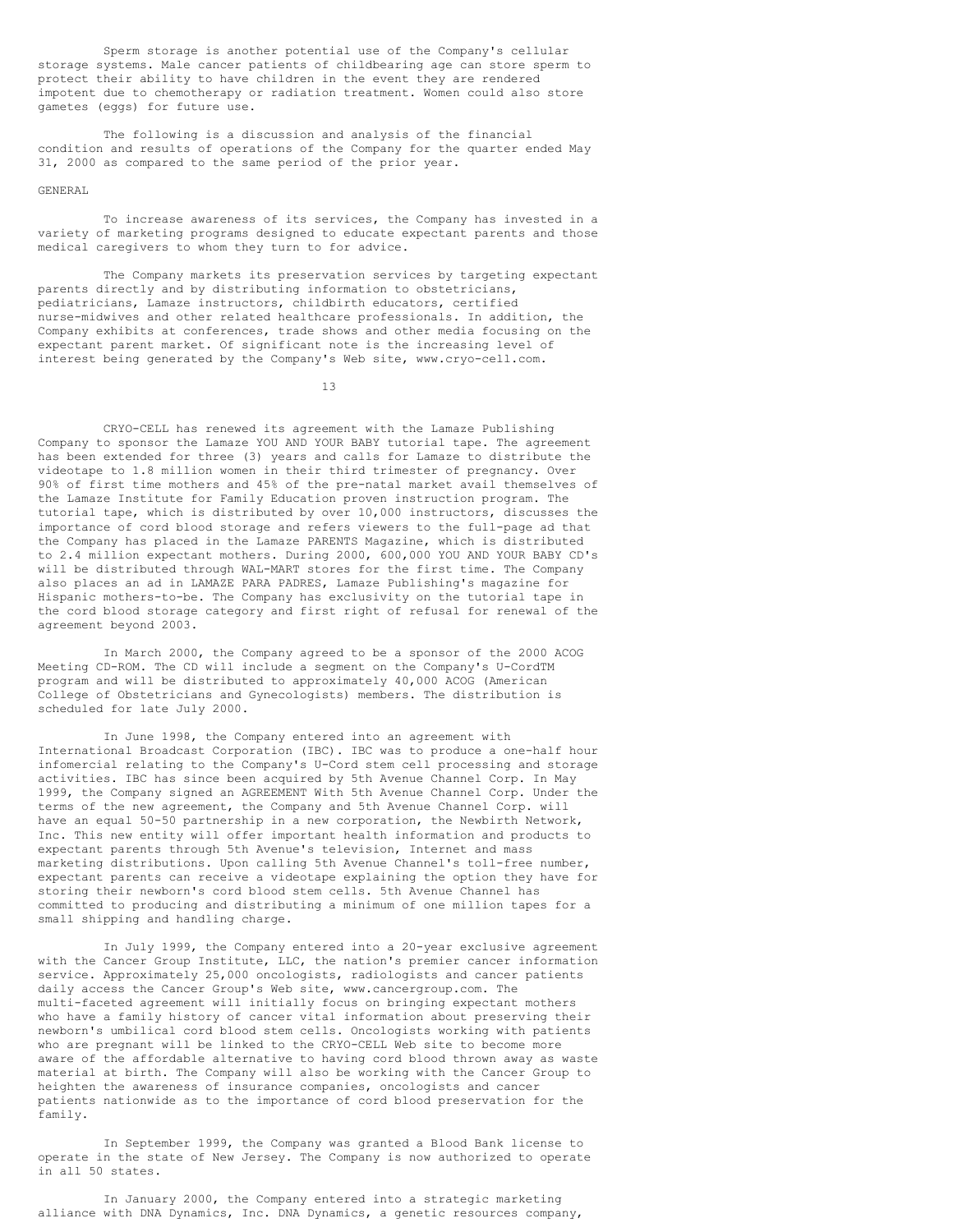offers comprehensive DNA identification services for families, especially those with newborns. The alliance will allow the two companies to combine marketing efforts in areas such as Web site linkages, shared advertising, joint displays at trade shows as well as offering both DNA identification and cryogenic cellular storage services to their respective sales channels. Significant marketing synergies exist in reaching both expectant parents and medical professionals, especially OB/GYNs.

In February 2000, the Company, through its wholly owned subsidiary CCEL BIO-THERAPIES, Inc., entered into a research agreement with the University of South Florida at Tampa to collaborate on a technology for the potential treatment of a number of debilitating degenerative diseases. The research project is to be conducted at the University's laboratory facilities. In March 2000, the Company transferred \$200,000 to CCEL BIO-THERAPIES, Inc. to meet its funding commitment. CCEL BIO-THERAPIES, Inc. and the University are co-assignees of a filed patent application covering the

14

technology. An application has been made for federal grants (SBIR and STTR research grants) on behalf of the Company and CCEL BIO-THERAPIES, Inc. In addition, an application is being filed for a State of Florida I-4 matching grant. If the grants are approved an additional \$100,000 per grant will be received, which would further research. The Company has been granted worldwide marketing rights for any product developed as a result of this research program. Under the terms of the agreement, the University will receive standard royalty payments on any product sales.

On April 6, 2000, the Company signed an agreement to establish CRYO-CELL Europe. Under the terms of the agreement, the Company has licensed the marketing rights to Europe for the Company's U-CordTM program. In return for the marketing rights and technology transfer the Company will receive \$1,400,000. As of May 31, 2000 the Company received \$200,000. The scheduled payments of \$1,200,000 commenced July 1, 2000 with the receipt of an additional \$200,000 payment. The remaining payments (\$1,000,000) are due in full by July 1, 2001. The Company will also receive an on-going percentage of the revenues generated from the European operations.

In March 2000, the Company launched its Mother to MotherTM Network program to offer the Company's umbilical cord blood preservation program to expectant parents. The network is comprised of mothers who have stored their newborn's U-Cord blood stem cells with the Company. The mothers will be contacting expectant parents, OB/GYN's and medical caregivers advising them of the potentially life-saving service.

The Company has established a Medical & Scientific Advisory Board comprised of the more than 10 researchers, physicians and scientists from various fields such as oncology, stem cell research, hematology, genetic research, assisted reproduction and other specialties. Many of the Company's Advisory Board members are heads of departments and are committed to cellular storage as part of new services to improve patient care and saves lives.

During the quarter, the Company continued its program of marketing its Revenue Sharing Agreements. Under this arrangement the Company shares its storage revenues with investors who receive entitlements on storage spaces.

# MANAGEMENT

At present there are 19 employees on the staff of the Company. Daniel D. Richard serves as the Chairman of the Board and Chief Executive Officer.

Daniel D. Richard, Chairman of the Board, President and Chief Executive Officer. Mr. Richard is the founder of the Company and co-inventor of the Company's technologies. He has served as Chairman of the Board since the Company's inception. In 1986, he was a co-founder and served as an initial officer and director of Marrow-Tech, Inc., a publicly traded company engaged in the field of cellular replication. Prior to that Mr. Richard was President of Daniel Richard Consultants, Inc. During that time frame his organization was responsible for setting up restaurant marketing programs in over forty cities.

Wanda D. Dearth, President and Chief Operating Officer. Ms Dearth joined the Company in June of 2000. Ms. Dearth joined the Company from kforce.com (formerly Romac International, Inc.) where she was Business Unit Vice President for the Nursing Division. Ms. Dearth has a history of over 15 years placing physicians and nurses throughout the U.S. She has over 20 years of marketing and operational experience with the majority of her career specializing in start-up operations. Ms. Dearth graduated from Miami University of Ohio with a B. S. in Business Administration.

Gerald F. Maass, Executive Vice President and General Manager. Mr. Maass joined the Company in March 1998. Mr. Maass joined the Company from Critikon, a subsidiary of Johnson & Johnson, where his most recent position was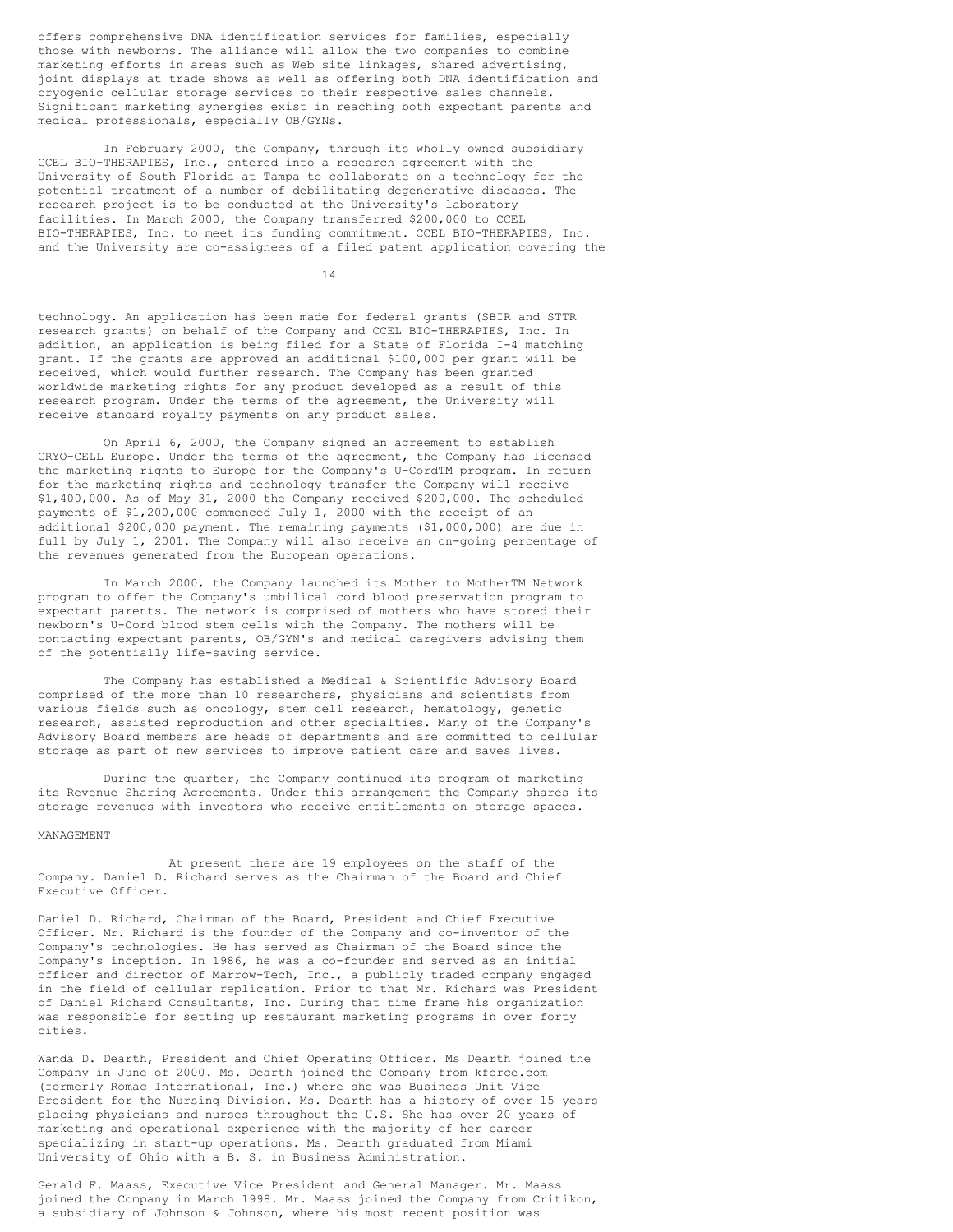International Director of Marketing for the Patient Monitoring business. Mr. Maass' ten-year tenure with Johnson and Johnson included several marketing and business development roles; he also served on the Critikon management committee. Prior to Johnson & Johnson, Mr. Maass was with Baxter Healthcare and Control Data Corporation in marketing, sales management, business

15

development and business management roles. Mr. Maass began his career with Mayo Clinic in Rochester, MN and holds a degree in Medical Technology. In September 1998, Mr. Maass was appointed a member of the Company's Board of Directors.

Geoffrey J. O'Neill, Ph.D., Laboratory Director. Dr. O'Neill joined the company in April 1999 and has oversight of the Company's processing laboratory and storage facility. He has over 25 years experience in human hematopoetic progenitor cell therapy, including expertise in the processing, cryopreservation and storage of stem cells, flow cytometry analysis, HLA typing and CD34+ cell purification. Dr. O'Neill also has expertise in immunohematology and blood banking. A co-author of many publications, he has an undergraduate degree in microbiology and a Ph.D. in Immunology.

Robert E. Vago, C.Eng. P.Eng., M.I.Mech.E., Vice President, Product Development. Mr. Vago joined the Company in January 1997 and has technical oversight for the CCEL II, the Company's computer controlled and robotically served cryogenic cellular storage device. He is also responsible for the development of CRYO-CELL's next generation mass storage technology, the CCEL III. Mr. Vago is the sole inventor for 15 major U.S. Patent awards, including the recently awarded U.S. Patent for the CCEL III device (which patent has been assigned to the Company). Prior to joining CRYO-CELL, Mr. Vago was Corporate Vice President of R&D for the Arjo Group of North America, a medical device manufacturer.

Jill Taymans, Chief Financial Officer. Ms. Taymans joined the Company in April 1997 serving initially as Controller and was appointed CFO in May 1998. Ms. Taymans graduated from the University of Maryland in 1991 with a BS in Accounting. She has worked in the accounting industry for over nine years in both the public and private sectors. Prior to joining the company she served for three years as Controller for a telecommunications company in Baltimore, Maryland.

E. Thomas Deutsch, III, Chief Information Officer. Mr. Deutsch joined the Company in May 1996 and is a software and process engineer, specializing in healthcare information systems. He graduated from the University of North Carolina in Chapel Hill in 1986 with a Bachelor of Science degree in Mathematics. Prior to joining the Company in 1996, Mr. Deutsch worked for Shared Medical Systems in Malvern, PA, IBM in Atlanta, GA, and HBO and Company in Atlanta, GA. His responsibilities include developing, implementing and supporting the Company's communications and information systems, developing, implementing and supporting the Company's Internet plan and systems engineering for the patented CCEL II Cellular Storage System.

#### RESULTS OF OPERATIONS

REVENUES. Revenues for the six months ended May 31, 2000 were \$945,641 as compared to \$531,216 for the same period in 1999 representing a 78% increase. The increase in revenues reflects the significant growth in the processing and storage revenue associated with the Company's U-Cord-TM- stem cell program. The Company believes that the growth is a result of its investments in its various marketing programs, including its activities with Lamaze Publishing, and the increased traffic on its updated Web site www.CRYO-CELL.com. The upward sales trend has continued into the third quarter of fiscal 2000. The revenue in the original 10-QSB filing was inadvertently overstated due to a posting error with the implementation of a new accounting software system installed to handle the Company's growth. This error occurred during the transition period between accounting systems. The Company and the software dealer have taken necessary steps to assure this will not reoccur.

COST OF SALES. Cost of sales for the six months ended May 31, 2000 were \$383,403 as compared to \$231,438 in 1999. For the period ended May 31, 2000, \$24,741 of the total cost of sales represents the entitlements associated with the Revenue Sharing Agreements as compared to \$20,660 in 1999. The remaining cost of sales for the six months ended May 31, 2000 and 1999 represents the associated expenses resulting from the processing and testing of the U-CordTM specimens in the Company's own state of the art laboratory in Clearwater, Florida.

MARKETING, GENERAL AND ADMINISTRATIVE EXPENSES. Marketing, general and administrative expenses during the six months ended May 31, 2000 were \$1,230,024 as compared to \$1,030,000 in 1999. The increase reflects the expense of market development, client services associated with the Company's cellular storage program, continued product development, and the establishment of an expanded management team to handle the continuing growth.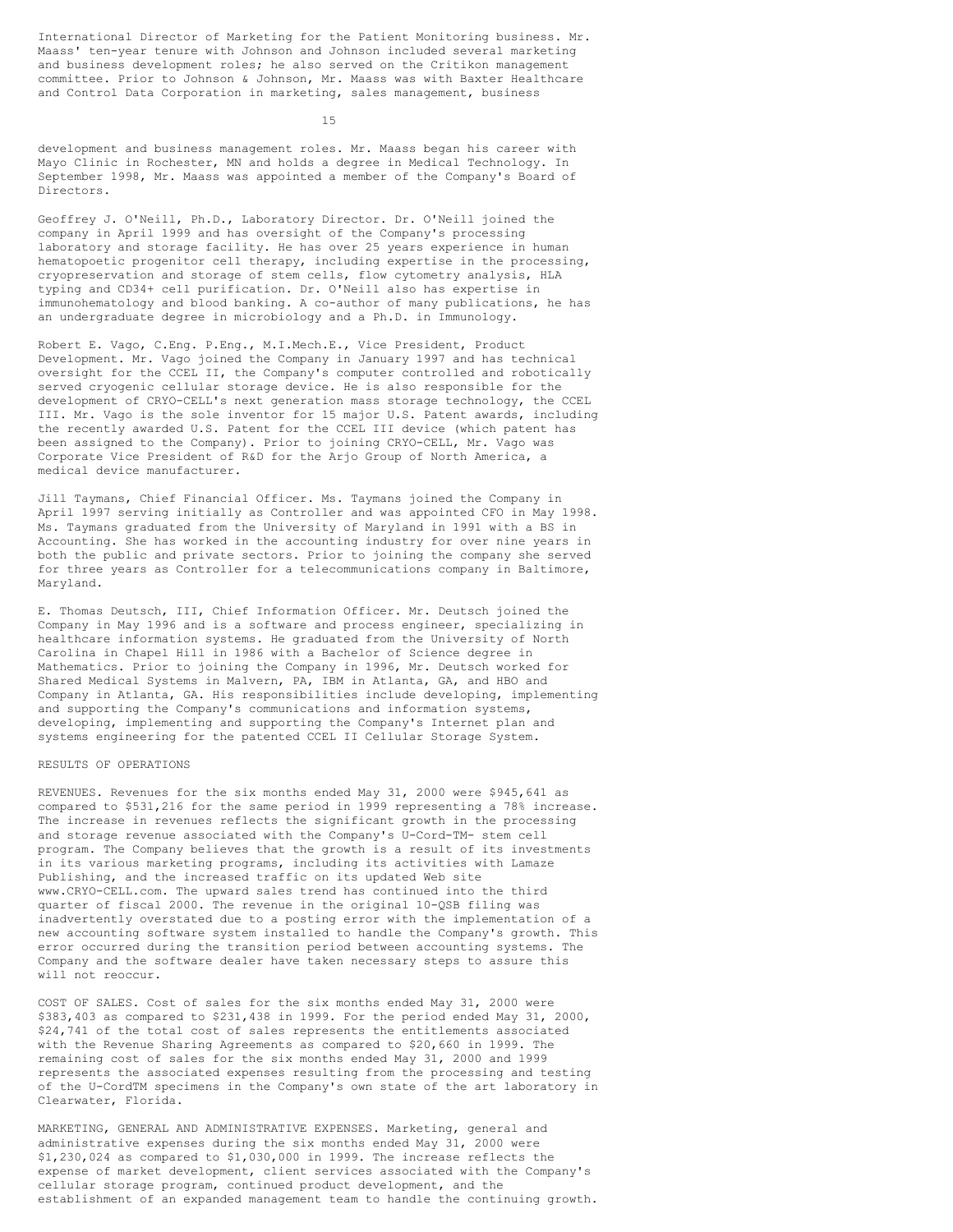RESEARCH, DEVELOPMENT AND RELATED ENGINEERING EXPENSES. Research, development and related engineering expenses for the six months ended May 31, 2000, were \$195,725 as compared to \$42,505 in 1999. For the period ended May 31, 2000, \$150,000 of the total research, development and related engineering expenses represents a payment from CCEL BIO-THERAPIES, Inc. to the University of South Florida at Tampa for the research project regarding the technology for the potential treatment of a number of debilitating degenerative diseases. The remaining \$45,725 represents the investment toward the conclusion of the Company's third generation cellular storage system.

# LIQUIDITY AND CAPITAL RESOURCES

At May 31, 2000, the Company had cash and cash equivalents of \$3,119,917 as compared to \$123,072 at May 31, 1999. The increase in cash and cash equivalents was due primarily to the conclusion of a private placement equity financing during November 1999. The gross proceeds from this offering was \$1,100,000 through the sale of 250,000 shares of the Company's restricted common stock. During the first and second quarters of fiscal 2000, the Company received an additional \$2,414,600 from the exercise of options to purchase 827,250 shares of common stock.

To date, the Company's sources of cash have been from the sales of its U-Cord program to customers, the issuance of its own equities, the sale of Revenue Sharing Agreements, and the sale of subsidiary stock (prior to 1998). At May 31, 2000, the Company is virtually debt-free.

The Company anticipates that cash reserves, cash flows from operations and receivables from its agreements will be sufficient to fund its growth. Cash flows from operations will depend primarily on increasing revenues resulting from an extensive umbilical cord blood cellular storage marketing campaign. The Company's direct sales of its U-CordTM cellular storage program have increased significantly due to the awareness being created through its activities with Lamaze Publishing, the Company's Web site and other forms of marketing exposure.

#### FORWARD LOOKING STATEMENTS

In addition to historical information, this report contains forward-looking statements within the meanings of Section 27A of the Securities Act of 1933 and Section 21E of the Securities Exchange Act of 1934. The forward-looking statements contained herein are subject to certain risks and uncertainties that could cause actual results to differ materially from those reflected in the forward-looking statements. Factors that might cause such differences include, but are not limited to, those discussed in the section entitled "Management's Discussion and Analysis or Plan of Operation." Readers are cautioned not to place undue reliance on these forward-looking statements, which reflect management's analysis only as of the date hereof. CRYO-CELL International, Inc. (the "Company") undertakes no obligation to publicly revise these forward-looking statements to reflect events or circumstances that arise after the date hereof. Readers should carefully review the risk factors described in other documents the Company files from time to time with the Securities and Exchange Commission, including the most recent Annual Report on Form 10-K, Quarterly Reports on Form 10-Q to be filed by the Company in 1999 and any Current Reports on Form 8-K filed by the Company.

17

# PART II - OTHER INFORMATION

#### ITEM 1. LEGAL PROCEEDINGS

I. In December 1992, CRYO-CELL entered into an exclusive agreement with the University of Arizona to develop and enhance a commercial (paid for) cord blood stem cell bank. Prior to this agreement the University of Arizona had not commenced storing any cord blood specimens. CRYO-CELL provided the means for the University to obtain approximately 1400 paying clients. Prior to the termination of the exclusive agreement, which CRYO-CELL alleges was unwarranted the University breached its contract with CRYO-CELL and entered into an Agreement with Cord Blood Registry, Inc. (CBR).

> On or about July 11, 1996, CRYO-CELL filed suit in San Francisco Superior Court against the University of Arizona, Dr. David Harris and Cord Blood Registry, Inc. The suit claimed breach of contract and other related business torts. Months later, after settlement discussions were unproductive, the University of Arizona counter-sued CRYO-CELL for breach of contract and negligent misrepresentation.

On July 20, 1998, as a result of the evidence, the jury awarded \$1,050,000 against Defendant University of Arizona. In addition, an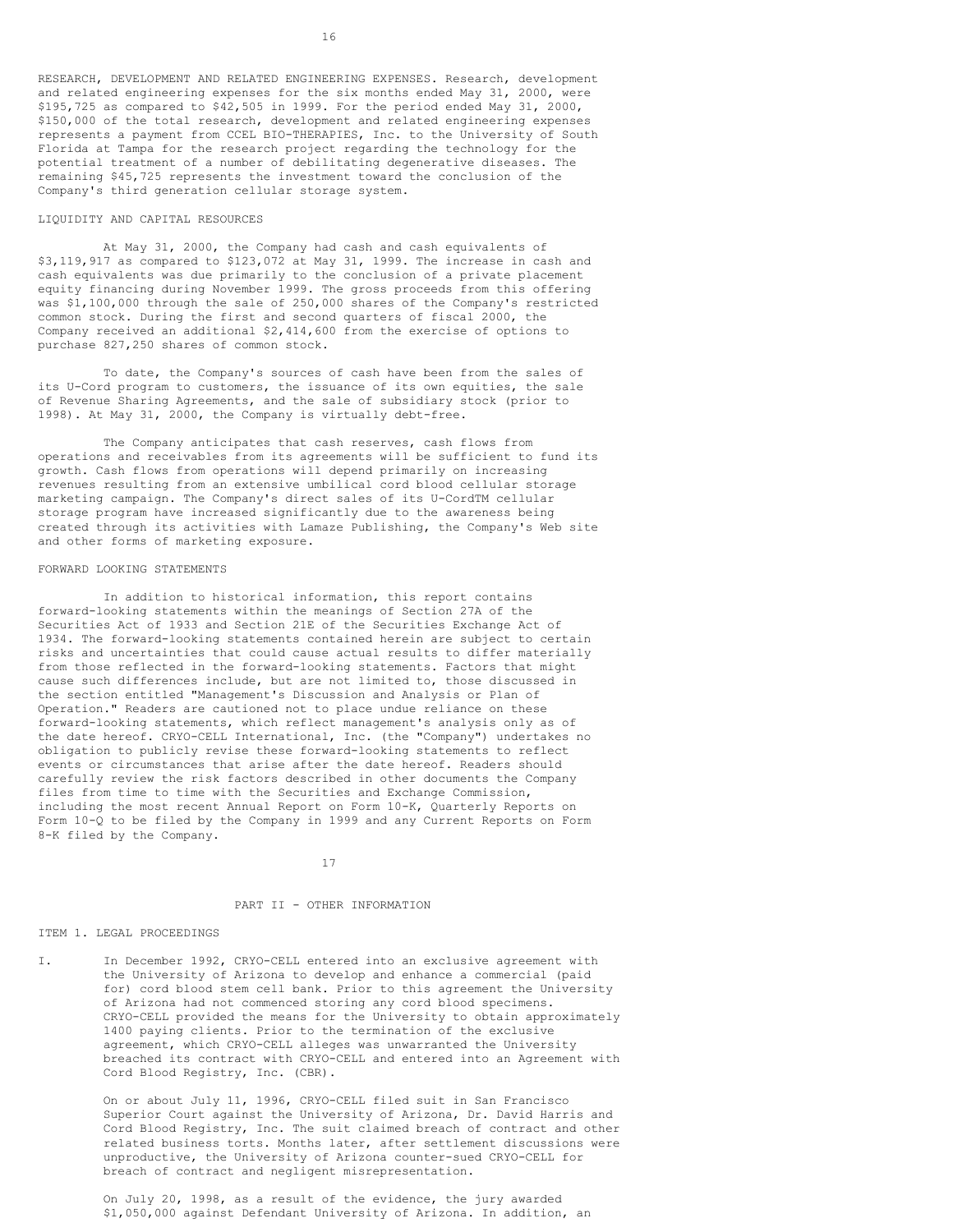award of \$120,000 was granted against the University of Arizona and David Harris, individually, for misappropriation of trade secrets. The jury voted unanimously against the University and in favor of CRYO-CELL as to the counter claims. The court rejected three post-trial motions by the University of Arizona including a request to reduce the award or set aside the verdict.

On or about September 27, 1999 the Company accepted the University's offer of \$800,000 and settled the matter. On September 30, 1999, the Company received \$441,000 from the University of Arizona. The remaining balance of \$359,000 is being held in escrow, to satisfy a legal lien filed November 4, 1998 by the Company's previous attorneys, Horwitz and Beam. The Company disputes their position and has countersued Horwitz and Beam for malpractice and is seeking \$1,000,000 in compensatory damages and an unspecified amount of punitive damages deemed appropriate by the court.

II. CRYO-CELL retained the services of Horwitz & Beam, a California law firm, to handle the above described lawsuit including its allegations against CBR for interference in a legitimate contract between two parties and unfair business practices, among other claims. The court granted a summary judgment dismissal in favor of CBR. CRYO-CELL believes that Horwitz & Beam mishandled the CBR aspect of the case and certain aspects of its case against the University of Arizona. There is a dispute as to whether Horwitz and Beam is entitled to the fees of \$129,822 they claim is owed by the Company.

> On March 8, 1999, the Company, the Company's CEO and Chairman, the Company's Executive Vice President, and the Company's legal counsel were named as the defendants in a lawsuit filed in the Superior Court of Orange County, California by Horwitz & Beam, the attorneys which had represented CRYO-CELL in its suit against the University of Arizona et al. The plaintiff alleges breach of contract and seeks payment of \$129,822 in allegedly unpaid fees and costs associated with the University of Arizona litigation. The plaintiff also asserts claims of misrepresentation. In reference to these misrepresentation claims, plaintiff has filed a Statement of Damages, which asserts \$1,000,000 in general damages and \$3,500,000 in punitive damages.

> Accordingly, on June 14, 1999, the Company filed: (1) an answer denying all liability; (2) a counterclaim for breach of contract and malpractice, seeking in excess of \$1 million in compensatory damages arising from the malpractice; (3) a motion to dismiss the individual defendants for lack of jurisdiction; and (4) a motion to dismiss all punitive damages allegations against the Company.

> > 18

# Recent Event - Judge's Ruling

On December 17, 1999, Judge Alicemarie H. Stotler of the United States District Court in the Central District of California, issued an Order in which she: (1) granted CRYO-CELL International, Inc.'s ("CRYO-CELL") Motion to Strike Punitive Damages and Dismiss Part of the Complaint; (2) granted Daniel Richard's, Mark Richard's and Gerald F. Maass' (the "Individual Defendants") Motion to Dismiss Complaint for Lack of Personal Jurisdiction; and (3) granted in part and denied in part Horwitz & Beam, Inc.'s ("H&B") Motion for Order Dismissing Counterclaim and/or Strike Portions Thereof. As discussed in more detail below, the net effect of this order was to reframe the Complaint as a fee dispute, as opposed to a multi-million dollar claim for fraud against CRYO-CELL and its corporate officers. By its order, the Court has barred recovery in this action against the Individual Defendants, and has reduced CRYO-CELL's exposure from over \$3.5 million dollars to \$129,822, plus a possible award of attorneys' fees.

By granting CRYO-CELL's Motion to Strike Punitive Damages and Dismiss Part of the Complaint, the Court dismissed H&B's Fourth Claim for Relief for intentional misrepresentation, i.e., fraud, against CRYO-CELL and the Individual Defendants. The Court held that the promises purportedly made to H&B concerning the opening of an "escrow," even if not ultimately fulfilled, were not fraudulent. In fact, the Court said that "although the Individual Defendants clearly made representations that an 'escrow' would be established, their not having done so, in light of uncertainties of the future course of litigation and their misgivings of plaintiff's performance, suggests nothing more than a negotiation of payment terms."

The Court granted CRYO-CELL's Motion to Strike Punitive Damages Claims with respect to H&B's Fifth Claim for Relief because such damages are not available in connection with negligence claims. Having dismissed the Fourth Claim for Relief for Fraud, H&B's motion to strike the punitive damages claimed in connection therewith was rendered moot.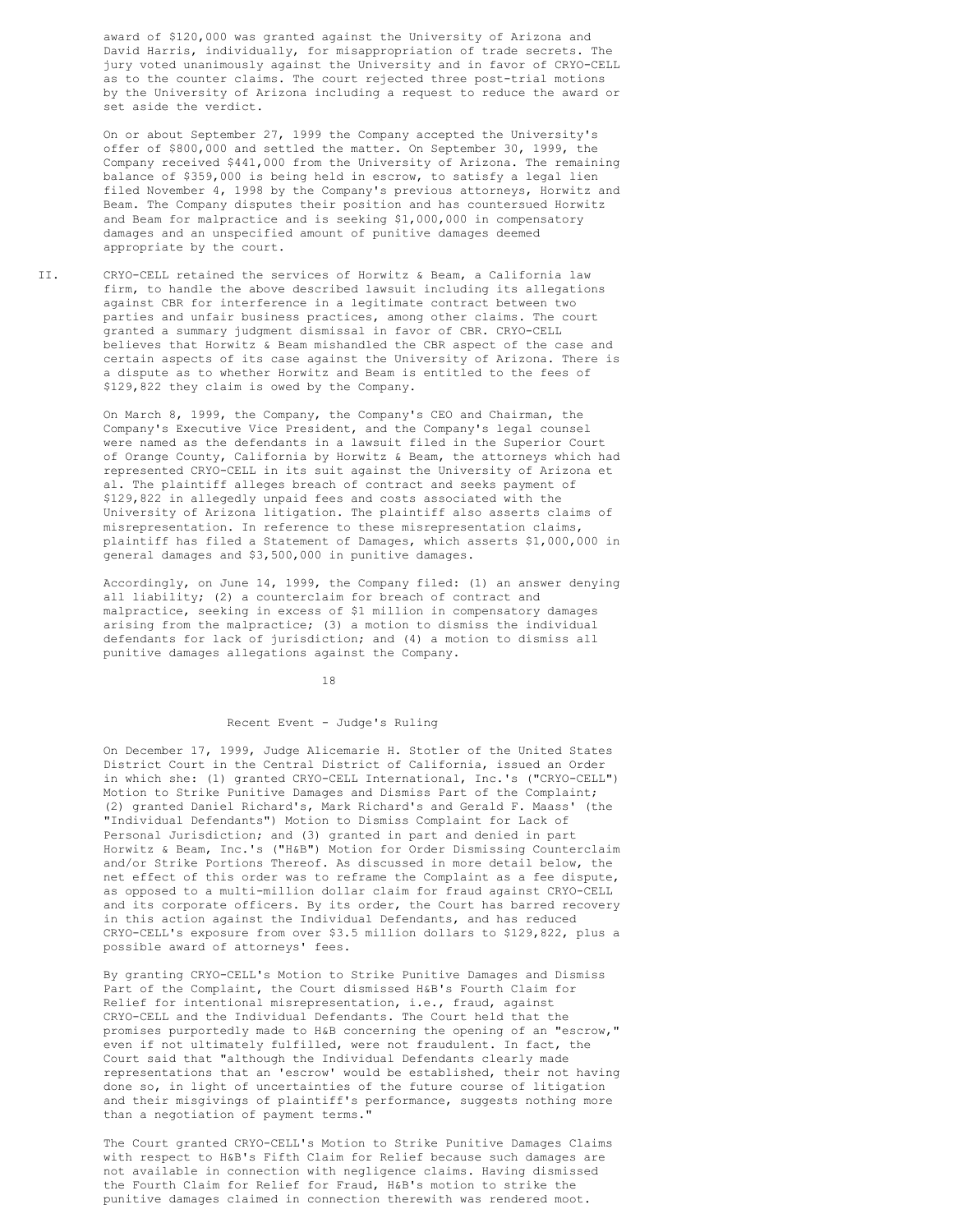The Court granted the Individual Defendants' Motion to Dismiss for Lack of Personal Jurisdiction, holding that the fiduciary shield doctrine insulates them from the Court's exercise of personal jurisdiction. The fraud-based exception to this doctrine does not apply in that H&B's fraud claim was dismissed.

In granting H&B's Motion for Order to Strike Portions of CRYO-CELL's Counterclaim, the Court held that the facts pleaded with respect to H&B's concealment of the loss of its claims against Cord Blood Registry could not support a claim for punitive damages. Accordingly, the punitive damages claim was dismissed. If, through discovery, we identify additional facts concerning the concealment and the threats such that we are able to plead with more particularity to satisfy the judge, we can consider seeking leave of court to amend the Counterclaim to reinstate our claim for punitive damages. In addition, the Court held that because the Retainer Agreement between the parties did not contemplate an award of attorneys' fees in the event that CRYO-CELL sues for legal malpractice, CRYO-CELL cannot seek attorneys' fees.

Finally, the Court denied H&B's motion to strike the purportedly disparaging comments in the Counterclaim concerning H&B's conduct of the underlying litigation because H&B failed to make a showing sufficient to establish that the remarks were scandalous, impertinent or immaterial.

CRYO-CELL has established an escrow in the amount of \$359,000 to cover the disputed legal fees (\$129,822) and the 20% recovery of the Judgement against the University of Arizona and David Harris. The Company has requested the release of \$69,178 from escrow, which is the excess of 20% of the \$800,000 actual settlement amount. The overage is a result of CRYO-CELL's settlement of the \$1,170,000 original jury award.

19

#### ITEM 6. EXHIBITS AND REPORTS ON FORM 8-K

- (a) Exhibits 3.1 Certificate of Incorporation(1) 3.11 Amendment to Certificate of Incorporation(1)<br>3.2 By-Laws(1) 3.2 By-Laws(1)<br>3.21 Board Minu Board Minutes to Amendment of By-Laws(1) 10.11 Agreement with InstaCool of North America, Inc.(2)<br>10.12 Agreement with the University of Arizona(2) Agreement with the University of Arizona (2) 10.13 Agreement with Illinois Masonic Medical Center(4)<br>10.14 Agreement with Bio-Stor(4) Agreement with Bio-Stor(4) 10.15 Agreement with Gamida-MedEquip(4) 10.16 Agreement with ORNDA HealthCorp (Tenet HealthSystem Hospitals, Inc.)(4) 10.17 Convertible Note from Net/Tech International, Inc. Dated November 30, 1995(3) 10.18 Amended Agreement with Bio-Stor(5)<br>10.19 Agreement with Dublind Partners, T Agreement with Dublind Partners, Inc. (6) 10.20 Agreement with Medical Marketing Network, Inc.(6) 21 List of Subsidiaries(3)<br>27 Financial Data Schedule Financial Data Schedule (1) Incorporated by reference to the Company's Registration Statement on Form S-1 (No. 33-34360). (2) Incorporated by reference to the Company's Annual Report on Form 10-K for the year ended November 30, 1994. (3) Incorporated by reference to the Company's Annual Report on Form 10-K for the year ended November 30, 1995. (4) Incorporated by reference to the Company's Annual Report on Form 10-K for the year ended November 30, 1996. (5) Incorporated by reference to the Company's Annual Report on Form 10-K for the year ended November 30, 1997. (6) Incorporated by reference to the Company's Annual Report on Form 10-K for the year ended November 30, 1998. (7) Incorporated by reference to the Company's Annual Report on Form 10-K for the year ended November 30, 1999. (b) Reports on Form 8-K. (1) Form 8-K filed September 12, 1997 - Resignation of William C. Hardy as President, Chief Operating Officer and member of the Board. Resignation of Leonard Green from the Board of Directors. (2) Form 8-K filed November 18, 1997 - Company filed a multi-count lawsuit in the United States District Court, Northern District of New York claiming that Stainless
	- contract. (3) Form 8-K filed February 16, 2000 - The judge Issued an

Design Corporation of Saugerties, New York breached its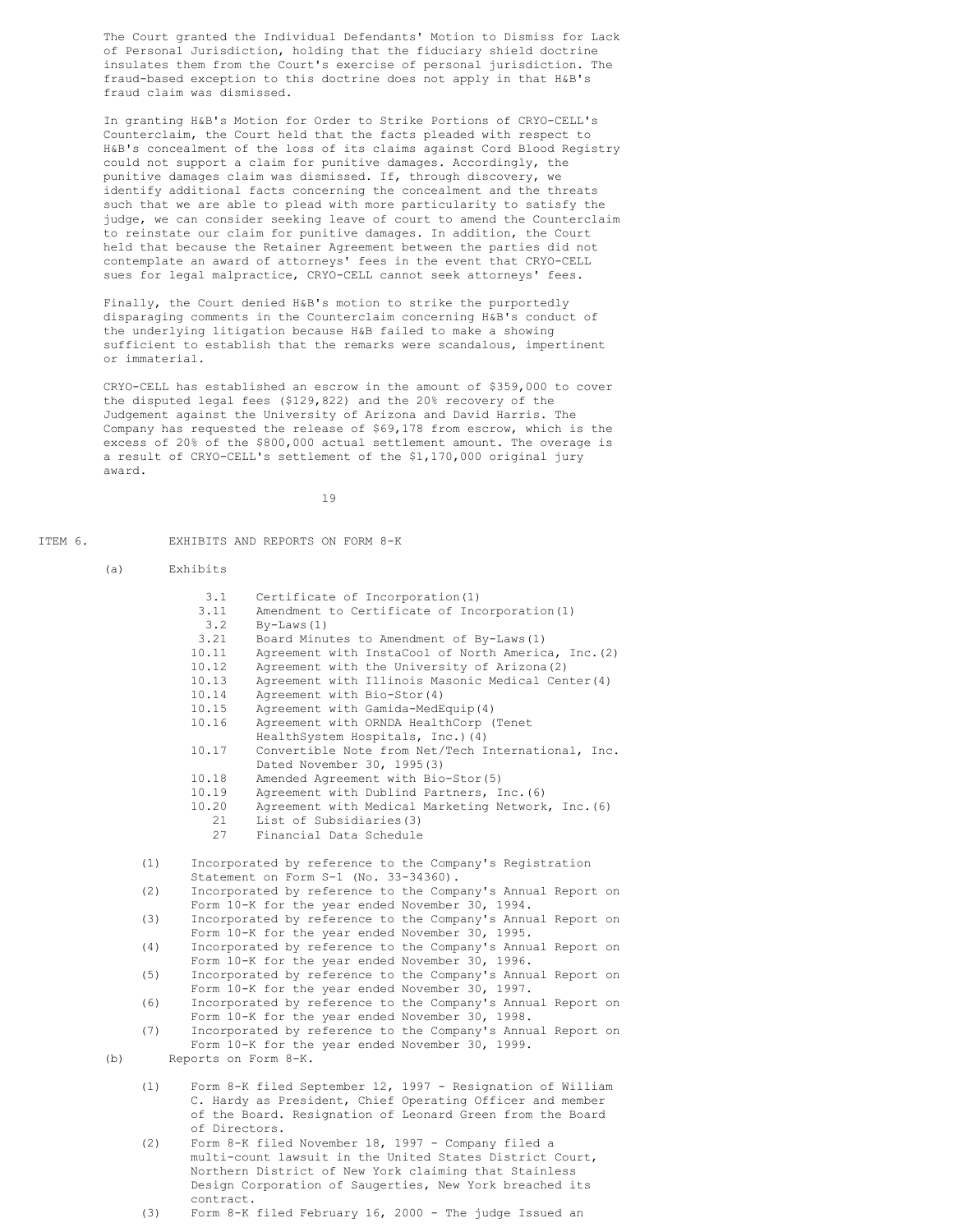order in which she (1) granted the Company's motion to strike punitive damages and dismiss part of the complaint, (2) granted Daniel Richard's, Mark Richard's and Gerald Maass' motion to dismiss complaint for lack of personal jurisdiction, and (3) granted In part and denied In part Horwitz & Beam, Inc.'s motion to for order dismissing counterclaim and/or strike portions therof.

- (4) Form 8-K filed June 6, 2000 Appointment of Wanda D. Dearth as President and Chief Operating Officer. Supplemental Information to be furnished with reports filed pursuant to Section 15(d).
- (c) No annual reports or proxy material have been sent to security holders for the current fiscal year. Copies of any such report or proxy material so furnished to security holders subsequent to the filing of the annual report on this form will be furnished to the Commission when sent to security holders.

20

# **SIGNATURES**

Pursuant to the requirements of the Securities Exchange Act of 1934, the Registrant has duly caused this report to be signed on its behalf by the undersigned thereunto duly authorized.

CRYO-CELL INTERNATIONAL, INC.

/s/ DANIEL D. RICHARD -------------------------------------- Daniel D. Richard Chief Executive Officer

Date: September 13, 2000

21